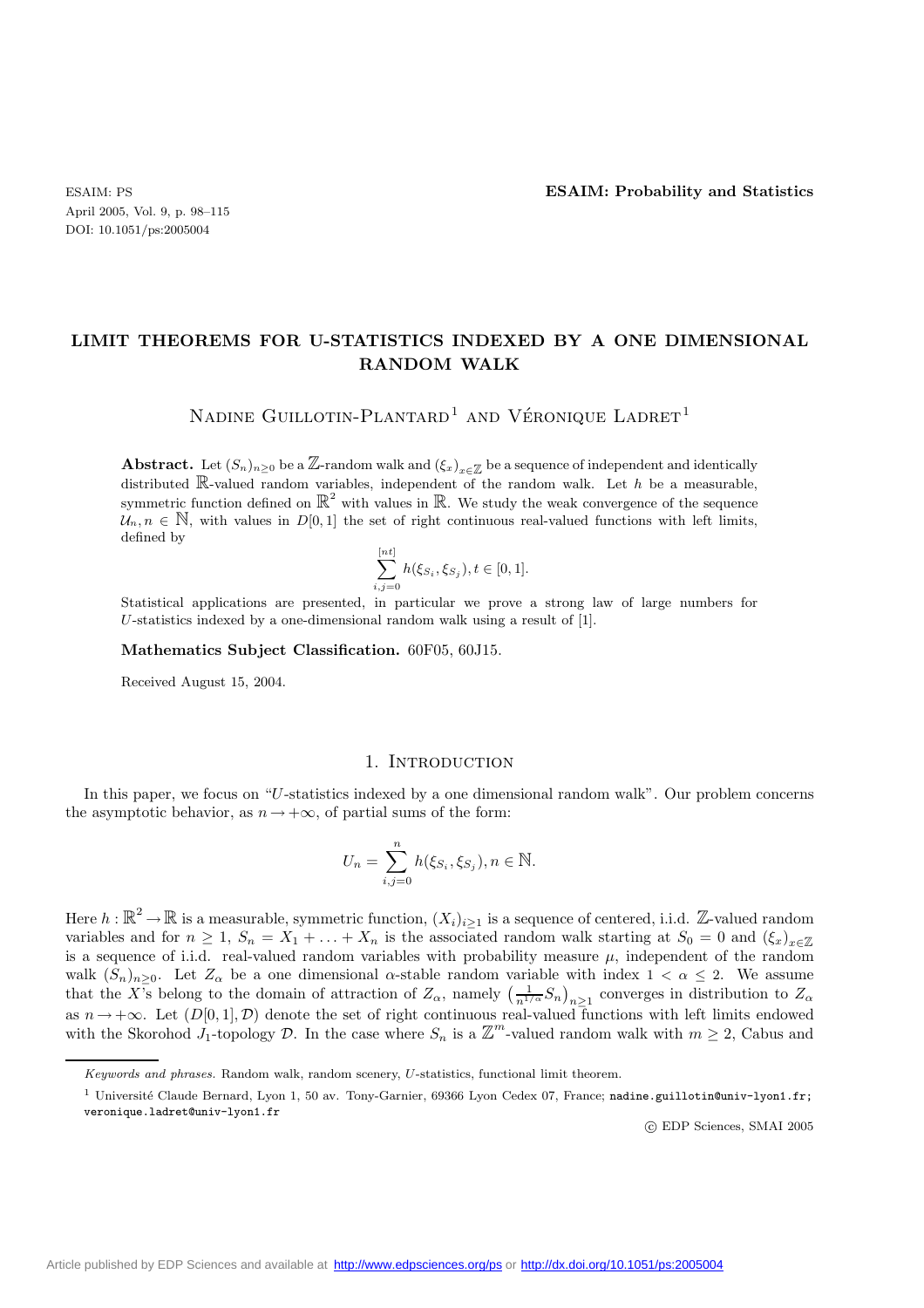Guillotin [6] studied the weak convergence in  $(D[0,1], \mathcal{D})$  of the sequence  $U_{[nt]}$ ,  $t \in [0,1]$ , as  $n \to +\infty$ . In this paper we solve the case  $m = 1$ .

"U-statistics indexed by a random walk" appear as a natural extension of widely studied random walks in random scenery, namely, partial sums of the form

$$
Z_n = \sum_{k=0}^n \xi_{S_k}, \ n \ge 0.
$$

For  $m = 1$ , Kesten and Spitzer [12] proved that when X and  $\xi$  belong to the domains of attraction of different stable laws of indices  $1 < \alpha \leq 2$  and  $0 < \beta \leq 2$ , respectively, then there exists  $\delta > \frac{1}{2}$  such that  $(n^{-\delta} Z_{[nt]})$ converges weakly as  $n \to \infty$  to a self-similar process with stationary increments,  $\delta$  being related to  $\alpha$  and  $\beta$ by  $\delta = 1 - \alpha^{-1} + (\alpha \beta)^{-1}$ . The case  $0 < \alpha < 1$  and  $\beta$  arbitrary is easier; they showed then that  $(n^{-\frac{1}{\beta}} Z_{[nt]})$ converges weakly, as  $n \to \infty$ , to a stable process with index  $\beta$ . Bolthausen [3] gave a method to solve the more difficult case  $\alpha = 1$  and  $\beta = 2$  and especially, he proved that when  $(S_n)_{n \in \mathbb{N}}$  is a recurrent  $\mathbb{Z}^2$ -random walk,  $(n \log n)^{-\frac{1}{2}} Z_{[nt]}$  satisfies a functional central limit theorem. For an arbitrary transient random walk,  $n^{-\frac{1}{2}} Z_n$ is asymptotically normal (see [19], p. 53). Maejima [14] generalized the result of Kesten and Spitzer [12] in the case where  $(\xi_x)_{x\in\mathbb{Z}}$  are i.i.d.  $\mathbb{R}^d$ -valued random variables which belong to the domain of attraction of an operator stable random vector with exponent B. If we denote by D the linear operator on  $\mathbb{R}^d$  defined by  $D = (1 - \frac{1}{\alpha})I + \frac{1}{\alpha}B$ , he proved that  $(n^{-D}Z_{[nt]})$  converges weakly to an operator self similar with exponent D and having stationary increments.

In general, in the theory of  $U$ -statistics (of order 2), the classical object for study is the sequence

$$
\frac{1}{n(n-1)} \sum_{1 \le i \ne j \le n} h(\xi_i, \xi_j)
$$

where  $(\xi_k)_{k>1}$  is a sequence of independent and identically distributed random variables and we usually assume that

$$
E(h(\xi_1, \xi_2)) = 0
$$
 and  $E(h^2(\xi_1, \xi_2)) < \infty$ .

When  $E(h(\xi_1,\xi_2)|\xi_1)=0$ , the U-statistic is called *degenerate*. U-statistics were introduced by Hoeffding (1948) who obtained many properties of U-statistics and their generalizations, in particular their asymptotic normality. Definitions, results and applications of U-statistics can be found in Serfling's book [18] and also in the more recent book of Lee [13]. The study of U-statistics permits us to construct statistical tests and to estimate integral from samples  $\xi_i, i \geq 1$ . Therefore the asymptotic study of the random variable  $U_n$  is quite natural and should give us information about the statistic of the sample  $(\xi_{S_k})_{0\leq k\leq n}$ , *i.e.* observations of a random landscape by a random walker. A way of estimating functionals from a large sample of this sequence of random variables with control of the error will be presented in the last section.

Moreover, let us also mention that the model we consider here should be of some relevance in the study of a polymer represented by the random walk  $(S_k)_{k\geq 0}$  evolving in a disordered medium which creates random electrical charges on the polymer. These random electrical charges correspond to the random variables  $\xi_i, i \in \mathbb{Z}^m$ . We are interested in the total electrical energy  $\sum_{i,j} h(\xi_{S_i}, \xi_{S_j})$  describing the interactions of the polymer with itself. This physical model is quite realistic as the proteins considered are very long charged molecules and their stereochemical shape is the one minimizing the total electrical energy. The results obtained in this paper constitutes a first step for the study of this problem (see [5, 15]).

In this paper the kernel h is  $L^4$ -integrable with respect to the product measure  $\mu \otimes \mu$ :

$$
h \in L^4(\mu \otimes \mu).
$$

The first result concerns the case where h is degenerate, *i.e.*

$$
E(h(x,\xi_0)) = 0, \forall x \in \mathbb{R}.
$$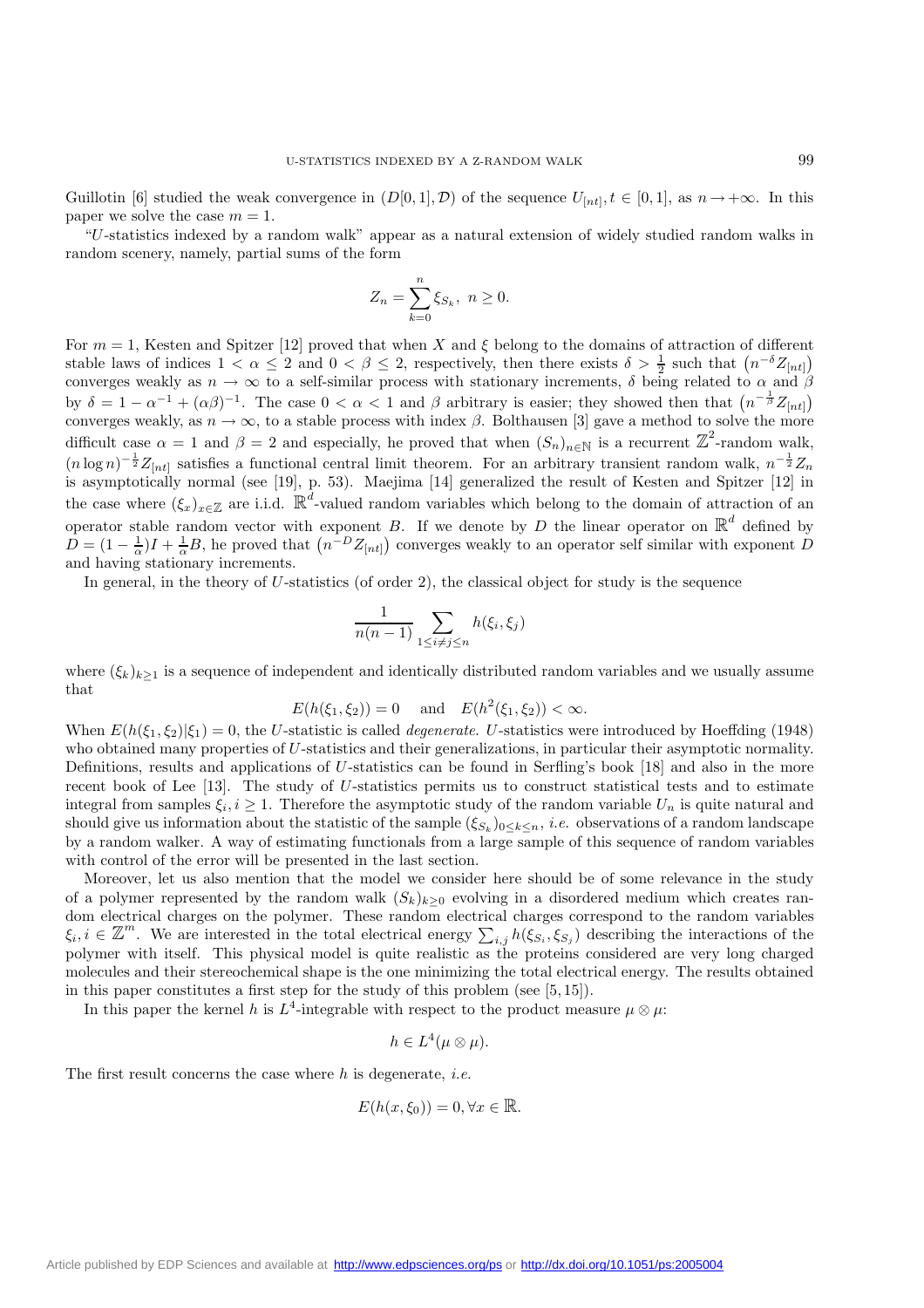Since  $h \in L^2(\mu \otimes \mu)$ , it induces a Hilbert-Schmidt operator  $T_h$  on  $L^2(\mu)$ :

$$
T_h: L^2(\mu) \to L^2(\mu)
$$
  

$$
f \to T_h f(x) = E(h(\xi_0, x) f(\xi_0)).
$$

From the theory of compact hermitian operators, there exists an orthonormal sequence of eigenfunctions  $(\phi_\nu)_{\nu\geq 1}$ and eigenvalues  $(\lambda_{\nu})_{\nu\geq 1}$  such that

$$
h(x,y) = \sum_{\nu=1}^{+\infty} \lambda_{\nu} \phi_{\nu}(x) \phi_{\nu}(y) \quad \text{in } L^{2}(\mu \otimes \mu).
$$
 (1)

We notice that since h is degenerate, and  $(\phi_{\nu})_{\nu>1}$  is an orthonormal sequence of  $L^2(\mu)$ , we get that, for all  $\nu, \sigma \geq 1$ ,

$$
E(\phi_{\nu}(\xi_0)) = 0, \quad E(\phi_{\nu}(\xi_0)\phi_{\sigma}(\xi_0)) = \delta_{\nu,\sigma} \quad \text{where} \quad \delta_{\nu,\sigma} = \begin{cases} 0 \text{ if } \nu \neq \sigma \\ 1 \text{ if } \nu = \sigma. \end{cases}
$$
 (2)

Since  $h \in L^4(\mu \otimes \mu)$ , it implies, by Cauchy-Schwarz inequality, that for all  $\nu \geq 1$ ,

$$
E((\phi_{\nu}(\xi_0))^4) < \infty. \tag{3}
$$

Moreover, let  $\tilde{h} : \mathbb{R} \to \mathbb{R}$  be the function defined by  $\tilde{h}(x) = h(x, x)$ . We shall impose the following conditions on  $h$ 

$$
\tilde{h} \in L^{4}(\mu) \quad \text{and} \quad \tilde{h}(x) = \sum_{\nu=1}^{+\infty} \lambda_{\nu} \phi_{\nu}^{2}(x) \quad \text{in } L^{1}(\mu). \tag{4}
$$

Let  $\delta = 1-(2\alpha)^{-1}$   $(\delta > 1/2)$  and let  $(Y(t))_{t\in[0,1]}$  denote an  $\alpha$ -stable Levy process with right continuous sample paths, such that Y(1) has the same distribution as  $Z_{\alpha}$ . Then there exists a version of the *local time*  $L_t(x)$ of Y which is continuous in  $(t, x)$  [4, 10]. Let  $(B_+^{(i)}(x))_{x\geq 0}$  and  $(B_-^{(i)}(x))_{x\geq 0}$ ,  $i \geq 1$ , be a pair of sequences of independent Brownian motions, independent of each other and of  $(Y_t)_{t\in[0,1]}$ . Then  $B_{\pm}^{(i)}(x), i \geq 1$ , is also independent of  $L_t(x)$ . Now, since  $B_{\pm}^{(i)}(x)$  is a semimartingale the following stochastic integrals can be defined as in Kesten and Spitzer [12]

$$
\Delta_t^{(i)} = \int_0^\infty L_t(x) \, \mathrm{d}B_+^{(i)}(x) + \int_0^\infty L_t(-x) \, \mathrm{d}B_-^{(i)}(x). \tag{5}
$$

In order to simplify the notations, throughout the paper, these processes will be respectively denoted by  $(B(x))_{x\in\mathbb{R}}$  and  $\Delta_t = \int_{\mathbb{R}} L_t(x) dB(x)$ .

For all  $i \geq 1$ , the process  $(\Delta_t^{(i)})_{t \in [0,1]}$  has the following two properties:

- (i)  $\Delta_t^{(i)}$  has stationary increments.
- (ii)  $\Delta_t^{(i)}$  is self-similar with index  $\delta$ .

Moreover, the characteristic function of the process  $(\Delta_t^{(i)})_{t\in[0,1]}$  is given by

$$
E\left(e^{i\theta\Delta_t^{(i)}}\right) = E\left(e^{-\frac{\theta^2}{2}\int_{\mathbb{R}} L_t^{(i)}(x)^2 dx}\right), \ \theta \in \mathbb{R}
$$

(see Lem. 5 in [12]).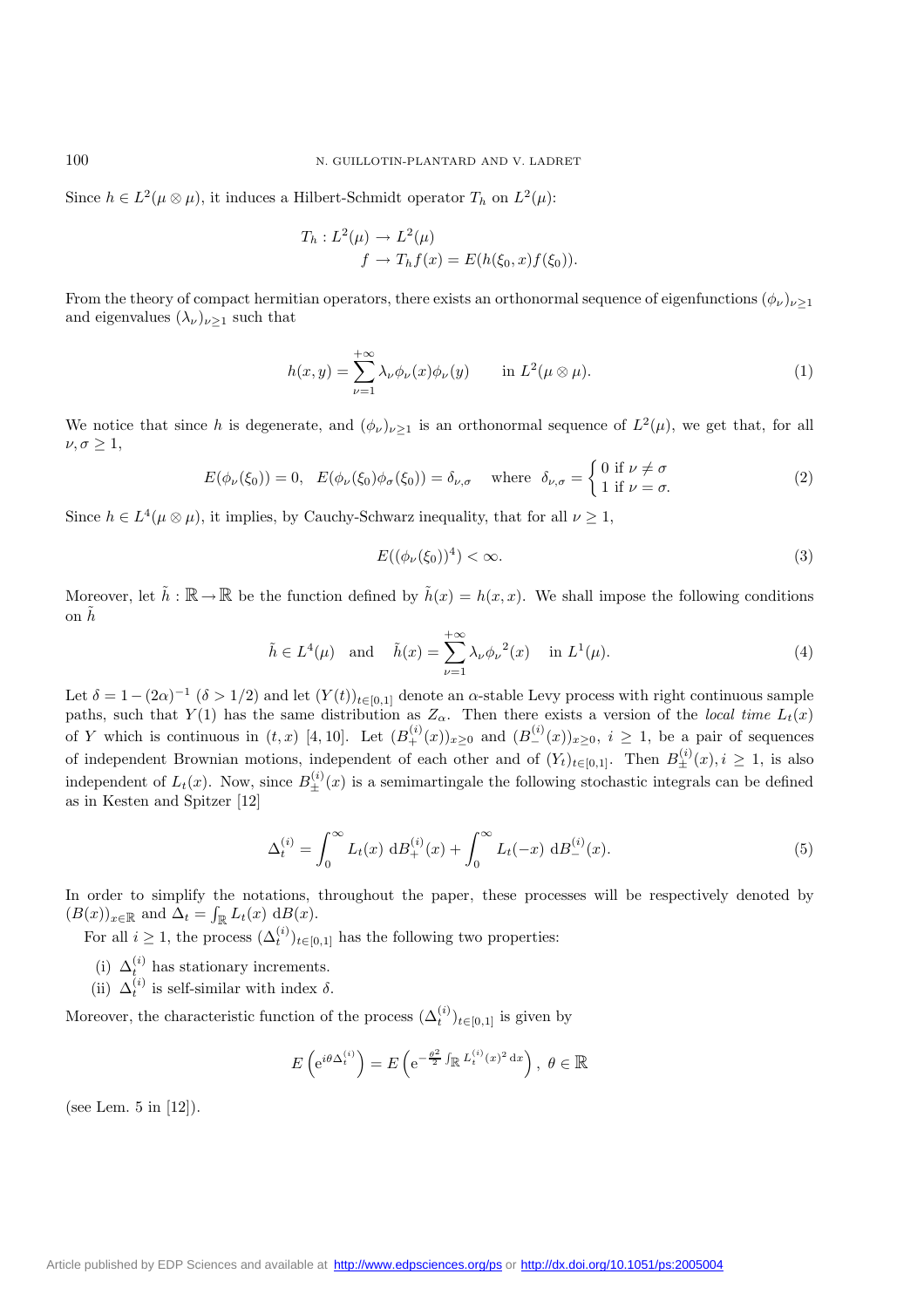**Theorem 1.1.** The sequence  $(U_n(t))_{t\in[0,1]} = (n^{-2\delta}U_{[nt]})_{t\in[0,1]}$  converges weakly as  $n \to +\infty$  in  $(D[0,1], \mathcal{D})$  to *the process*  $(W_t)_{t \in [0,1]}$  *defined by* 

$$
W_t = \sum_{i=1}^{\infty} \lambda_i (\Delta_t^{(i)})^2.
$$

#### **Remarks.**

1. We shall see from the proof of the theorem, that the convergence of the finite dimensional distributions still holds if we remove the  $L^4$ -integrability condition concerning both h and h. It is only used for showing the tightness of the sequence  $\mathcal{U}_n$ .

2. Let  $V_n$  denote the number of self-intersections of the random walk  $(S_k)_{k\geq 0}$  up to time n,

$$
V_n = \sum_{i,j=0}^n 1_{\{S_i = S_j\}}.\tag{6}
$$

In the case where  $(S_n)_{n\geq 0}$  is a recurrent  $\mathbb{Z}^2$ -random walk, Cabus and Guillotin [6] showed that if the covariance matrix Q of  $X_1$  is nonsingular, then there exists a sequence  $((B_t^{(i)})_{t\in[0,1]})_{i\geq 1}$  of independent Brownian motions such that

$$
\left(\frac{\pi(\det Q)^{1/2}}{n \log n} U_{[nt]}\right)_{t \in [0,1]} \text{ converges weakly in } (D[0,1],\mathcal{D}) \text{ to } \left(\sum_{i=1}^{+\infty} \lambda_i (B_t^{(i)})^2\right)_{t \in [0,1]} \text{ as } n \to +\infty.
$$

The proof mainly uses the fact that  $V_n/n \log n$  converges almost surely to some constant (see [6]). When  $S_n$  is Z-valued, there is no analogous result. That is why the proof of Cabus and Guillotin [6] does not apply in the one-dimensional case.

The following result concerns the case where h is non degenerate. Here we only assume  $h \in L^4(\mu \otimes \mu)$  and  $\tilde{h} \in L^4(\mu)$ , without assuming condition (4) concerning the decomposition of  $\tilde{h}$  in  $L^1(\mu)$ .

**Theorem 1.2.** Let  $m = E(h(\xi_0, \xi_1))$  and let  $\sigma^2 = E(h(\xi_0, \xi_1)h(\xi_0, \xi_{-1})) - m^2$ . If h is non degenerate, then

$$
\left(\frac{U_{[nt]} - m[nt]^2}{2t\sigma n^{2-1/2\alpha}}\right)_{t \in [0,1]}
$$

*converges weakly, as*  $n \to +\infty$ *, in*  $(D[0, 1], \mathcal{D})$  *to*  $(\Delta_t)_{t \in [0, 1]}$ *.* 

The paper is organized as follows: we first establish some results concerning the asymptotic behavior of the occupation times of a recurrent one dimensional random walk. Then, we prove Theorems 1.1 and 1.2. Finally, in the last section a method to estimate functionals of observations given by a random walker is described. In particular, we give sufficient conditions for which a strong law of large numbers holds for U-statistics indexed by a one-dimensional random walk. We also establish a link between the ergodic properties of the sequence  $(\xi_{S_n})_n$ (for instance, Bernoullicity, Weak Bernoullicity, ...) and the existence of a strong law of large numbers for  $U_n$ .

#### 2. Properties of occupation times

In order to prove Theorem 1.1, we need some preliminary results concerning the asymptotic behavior of occupation times  $N_n(x)$  and self-intersections times  $V_n$  defined in (6), as  $n \to +\infty$ . Here  $N_n(x)$  is the number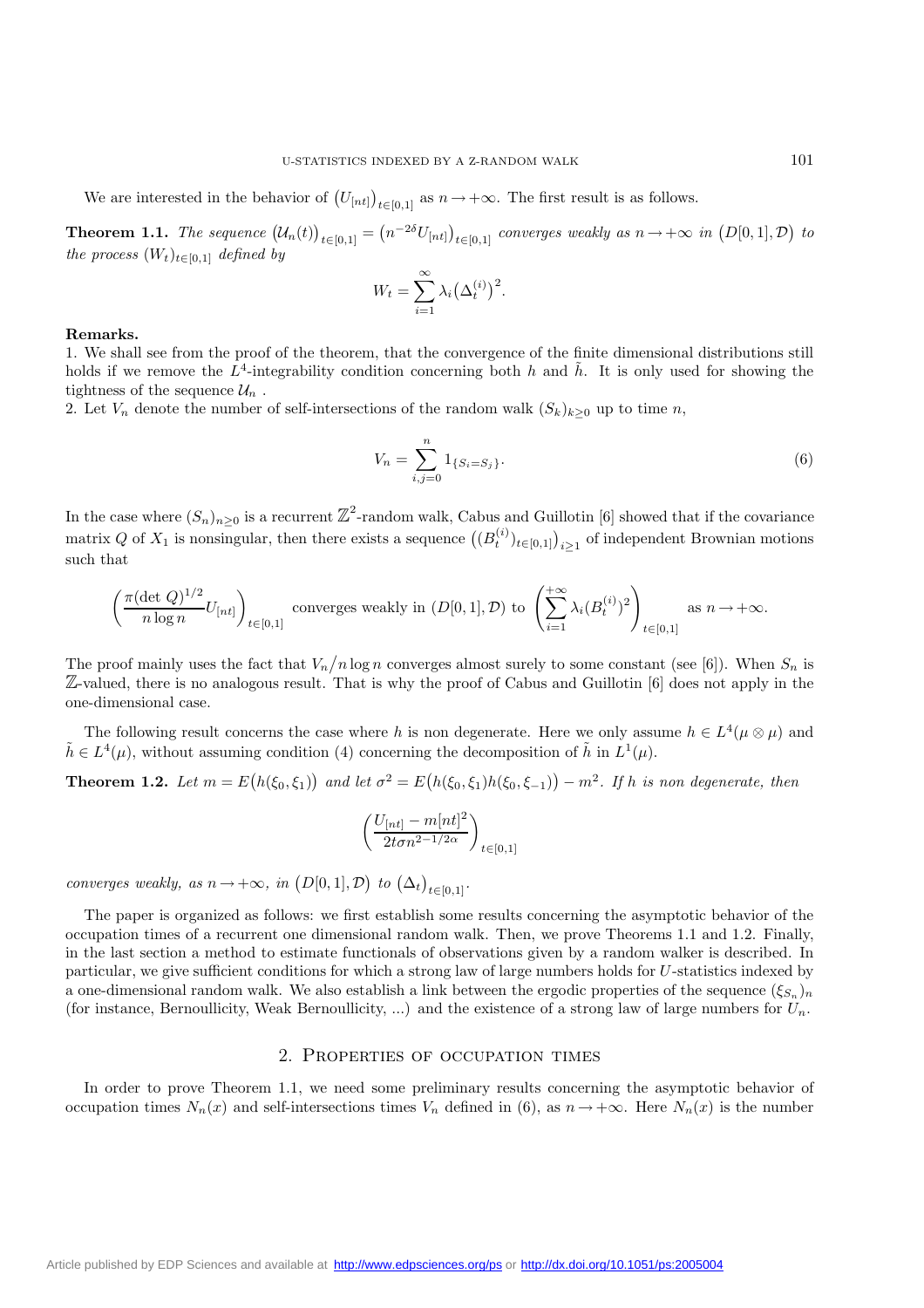of visits of the random walk to the point  $x$  up to time  $n$ :

$$
N_n(x) = \sum_{i=0}^n 1_{\{S_i = x\}}.
$$

Then,

$$
V_n = \sum_{x \in \mathbb{Z}} N_n(x)^2.
$$

Throughout the paper,

$$
Q_n^{(p)} = \sum_{x \in \mathbb{Z}} N_n(x)^p.
$$

Kesten and Spitzer [12] proved that, for all  $x \in \mathbb{Z}$ ,

$$
E(N_n(x)^p) = \mathcal{O}\left(n^{p(1-\frac{1}{\alpha})}\right) \tag{7}
$$

and that for some  $C > 0$ ,

$$
E(V_n) \sim C n^{2-\frac{1}{\alpha}}, \quad n \to +\infty.
$$

**Lemma 2.1.** *For all*  $p \geq 1$  *and all*  $k \geq 1$ *,* 

$$
E\big(\big(Q_n^{(p)}\big)^k\big) = \mathcal{O}\left(n^{kp(1-\frac{1}{\alpha})+\frac{k}{\alpha}}\right).
$$

*In particular (p = 2), for all*  $k \geq 1$ *,* 

*Proof.* Let  $(\Omega, \Sigma, P)$  be the probability space on which all the random variables are defined. We denote by  $||.||_k$ the  $L^k$ -norm on the space  $L^k(P)$ , *i.e.*  $||X||_k = E(|X|^k)^{\frac{1}{k}}$  for all X in  $L^k(P)$ .

 $E(V_n^k) = \mathcal{O}(n^{2k\delta}).$ 

$$
Q_n^{(p)} = \sum_{0 \le i_1, i_2, \dots, i_p \le n} 1_{\{S_{i_1} = S_{i_2} = \dots = S_{i_p}\}} \le p! \sum_{0 \le i_1 \le i_2 \le \dots \le i_p \le n} 1_{\{S_{i_1} = S_{i_2} = \dots = S_{i_p}\}}.
$$

Thus,

$$
||Q_n^{(p)}||_k \le p! \sum_{0 \le i_1 \le n} \left|| \sum_{i_1 \le i_2 \le \dots \le i_p \le n} 1_{\{S_{i_1} = S_{i_2} = \dots = S_{i_p}\}} \right|_k.
$$
 (8)

Now,  $i_1$  being fixed,

$$
E\left(\left(\sum_{i_1\leq i_2\leq \ldots i_p\leq n}1_{\{S_{i_1}=S_{i_2}=\ldots=S_{i_p}\}}\right)^k\right)\leq E\left(\sum_{i_1\leq i_2,\ldots,i_{k(p-1)}\leq n}1_{\{S_{i_1}=S_{i_2}=\ldots=S_{i_{k(p-1)+1}}\}}\right).
$$

Here the Markov property applies and it leads to

$$
E\left(\left(\sum_{i_1\leq i_2,\ldots,i_p\leq n}1_{\{S_{i_1}=S_{i_2}=\ldots=S_{i_p}\}}\right)^k\right)\leq E\Big(N_n(0)^{k(p-1)}\Big).
$$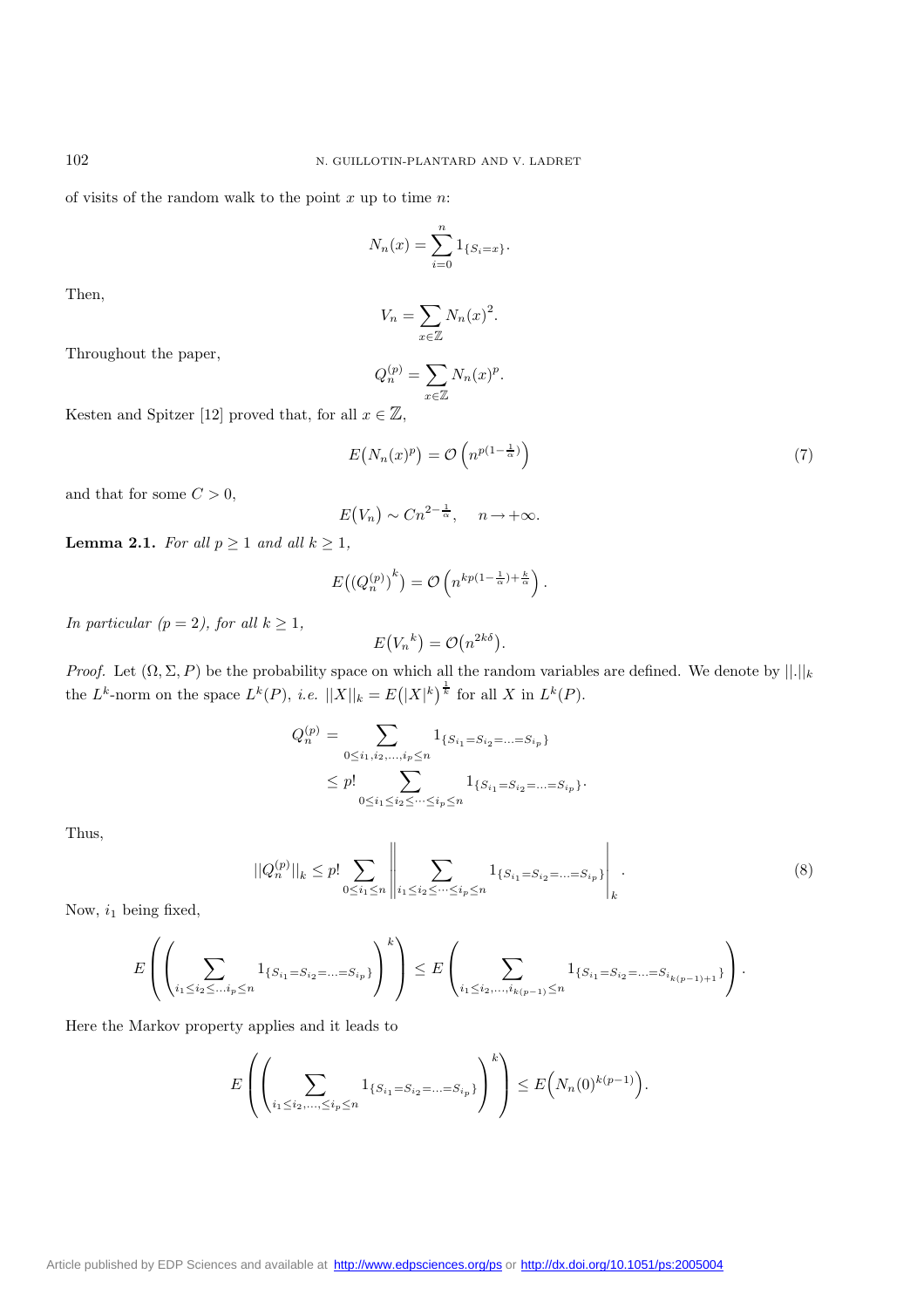It follows from this inequality and (7) that

$$
\left\| \sum_{i_1 \le i_2 \le \dots \le i_p \le n} 1_{\{S_{i_1} = S_{i_2} = \dots = S_{i_p}\}} \right\|_k = \mathcal{O}\left(n^{(p-1)(1-\frac{1}{\alpha})}\right).
$$
\n(9)

Finally we conclude the proof by combining  $(8)$  and  $(9)$ .

#### 3. The degenerate case

We first show the convergence of the finite dimensional distributions.

**Proposition 3.1.** *Any finite dimensional distribution of*  $(n^{-2\delta}U_{[nt]})_{t\in[0,1]}$  *converges to the finite dimensional* distribution of  $(W_t)_{t \in [0,1]}$ .

Before we begin the proof of Proposition 3.1 we need to give details of one of the results of Maejima [14]. Let  $(\xi_x)_{x\in\mathbb{Z}}$  be a collection of i.i.d.  $\mathbb{R}^d$ -valued random vectors, independent of the random walk  $(S_n)_{n\geq 0}$ . We suppose that the  $(\xi_x)_{x\in\mathbb{Z}}$  belong to the domain of attraction of a Gaussian vector  $Z_{1/2}$ . Then, Maejima [14] proved that for the linear operator  $D = (1 - \frac{1}{2\alpha})I$ ,

$$
n^{-D} \sum_{k=0}^{[nt]} \xi_{S_k}
$$
 converges in  $(D[0,1], \mathcal{D})$  to the limit process  $W_t = \int_{-\infty}^{\infty} L_t(x) dB(x)$ 

where  $L_t(x)$  is the local time at the point  $x \in \mathbb{R}$  of an  $\alpha$ -stable Levy process  $(Y(t))_{t \in [0,1]}$  with right continuous sample paths, such that  $Y(1)$  has the same distribution as  $Z_{\alpha}$ , and  $(B(x))_{x\in\mathbb{R}}$  is a  $\mathbb{R}^d$ -valued Brownian motion independent of  $Y(.)$  such that the distribution of  $B(1)$  is the same as the one of  $Z_{1/2}$ . Here

$$
\int_{-\infty}^{\infty} L_t(x) \, \mathrm{d}B(x) = \left( \int_{-\infty}^{\infty} L_t(x) \, \mathrm{d}B^{(1)}(x), \dots, \int_{-\infty}^{\infty} L_t(x) \, \mathrm{d}B^{(d)}(x) \right)
$$

where, for each  $i = 1, \ldots, d$ , the real valued process  $B^{(i)}(x)$  denotes the *i*-th component of  $B(x)$ . Each stochastic integral can be rigorously defined as (5).

Now we are ready for the proof of Proposition 3.1.

*Proof.* Here and later in the proof we fix  $\theta = (\theta_1, \dots, \theta_m) \in \mathbb{R}^m$  and  $0 \le t_1 < \dots < t_m \le 1$ . First we choose some arbitrary integer  $K \geq 1$  and we define the kernel  $h_K(x, y)$  by

$$
h_K(x,y) = \sum_{\nu=1}^K \lambda_\nu \phi_\nu(x) \phi_\nu(y). \tag{10}
$$

We denote by  $U_{n,K}$  the corresponding U-statistic indexed by  $(S_n)_{n\geq 0}$ , *i.e.* 

$$
U_{n,K} = \sum_{i,j=0}^{n} h_K(\xi_{S_i}, \xi_{S_j}).
$$

Then we set

$$
\mathcal{U}_{n,K}(t) = U_{[nt],K}.
$$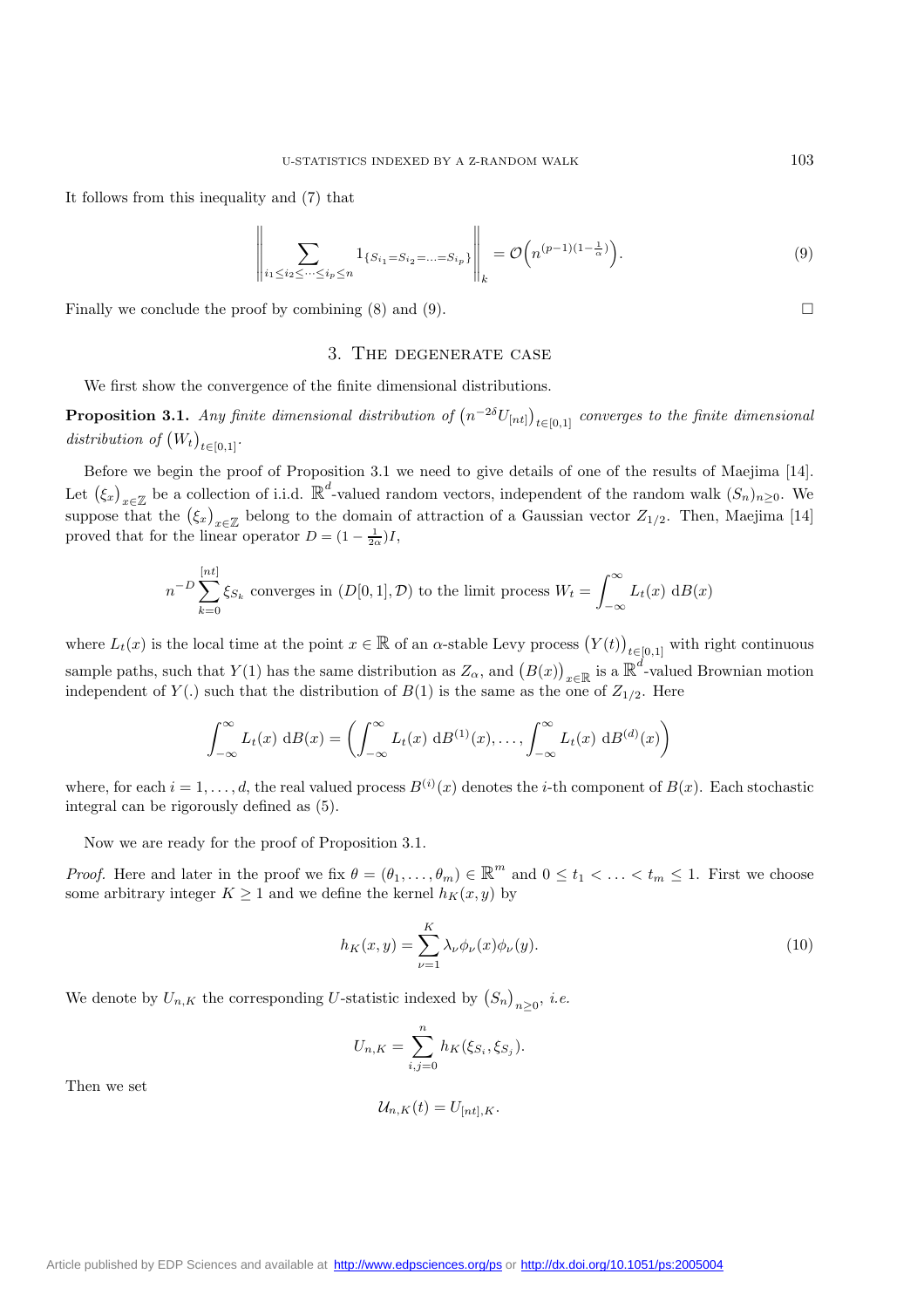**Step 1.** From the definition of  $h_K$  (10), we derive the following expression

$$
\mathcal{U}_{n,K}(t) = \sum_{\nu=1}^{K} \lambda_{\nu} \left( \frac{1}{n^{\delta}} \sum_{i=1}^{[nt]} \phi_{\nu}(\xi_{S_i}) \right)^2.
$$
 (11)

For all  $x \in \mathbb{Z}$ , we define the random vector  $\tilde{\xi}_x^{(K)}$  by

$$
\widetilde{\xi}_x^{(K)} = (\phi_1(\xi_x), \ldots, \phi_K(\xi_x)) \in \mathbb{R}^K.
$$

For each  $\nu \in \{1,\ldots,K\}$ , the sequence  $(\phi_{\nu}(\xi_x))_{x\in\mathbb{Z}}$  is a sequence of i.i.d. random variables. It follows from (2) that, for each  $x \in \mathbb{Z}$ , the components of  $\tilde{\xi}_x^{(K)}$  are uncorrelated random variables with expectation 0 and variance 1. Hence the central limit theorem applies, *i.e.*

$$
\frac{1}{\sqrt{n}}\sum_{x=1}^n \widetilde{\xi}_x^{(K)} \stackrel{\mathcal{L}}{\to} Z_{1/2},
$$

where  $Z_{1/2}$  is a K-dimensional standard Gaussian vector.

For all  $n > 1$ , let

$$
\mathcal{Z}_{n,K}(t) = \sum_{i=0}^{[nt]} \widetilde{\xi}_{S_i}^{(K)}.
$$

Here, we apply the result of Maejima [14], *i.e.*

$$
\left(\mathcal{Z}_{n,K}(t)\right)_{t\in[0,1]}\text{ converges weakly in }D[0,1],\text{ as }n\to+\infty,\text{ to }\left(\Delta_t^{(1)},\ldots,\Delta_t^{(K)}\right)_{t\in[0,1]},\tag{12}
$$

with

$$
\Delta_t^{(i)} = \int_{-\infty}^{\infty} L_t(x) \, \mathrm{d}B^{(i)}(x), \quad i = 1, \dots, K,
$$

where  $L_t(x)$  is the local time at  $x \in \mathbb{R}$  of the process  $Y(.)$  defined above and  $B(x) = (B^{(1)}(x),...,B^{(K)}(x)), x \in$  $\mathbb R$  is a K-dimensional Brownian motion, independent of  $Y(.)$ , with independent components.

Now, let

$$
L: \mathbb{R}^{K} \to \mathbb{R}
$$

$$
(x_1, \dots, x_K) \mapsto \sum_{\nu=1}^{K} \lambda_{\nu} x_{\nu}^{2}.
$$

Then, by (11),

$$
\mathcal{U}_{n,K} = L(\mathcal{Z}_{n,K}).\tag{13}
$$

Since  $\mathcal{Z}_{n,K}(.)$  converges weakly to  $(\Delta_t^{(1)}, \ldots, \Delta_t^{(K)})_{t \in [0,1]}$  as n goes to infinity and L is continuous, it follows that, for all integer  $K \geq 1$ ,

$$
\big(\mathcal{U}_{n,K}(t)\big)_{t\in[0,1]}\text{ converges in }(D[0,1],\mathcal{D})\text{ to }\left(W_K(t):=\sum_{\nu=1}^K\lambda_{\nu}\big(\Delta_t^{(\nu)}\big)^2\right)_{t\in[0,1]},\text{ as }n\to+\infty.
$$

Hence, the finite dimensional laws of  $\mathcal{U}_{n,K}(.)$  converge to the finite dimensional laws of  $W_K(.)$ . If we denote by  $\phi_K$ and  $\phi_{n,K}$  the characteristic functions of the random vectors  $(W_K(t_1),...,W_K(t_m))$  and  $(U_{n,K}(t_1),...,U_{n,K}(t_m))$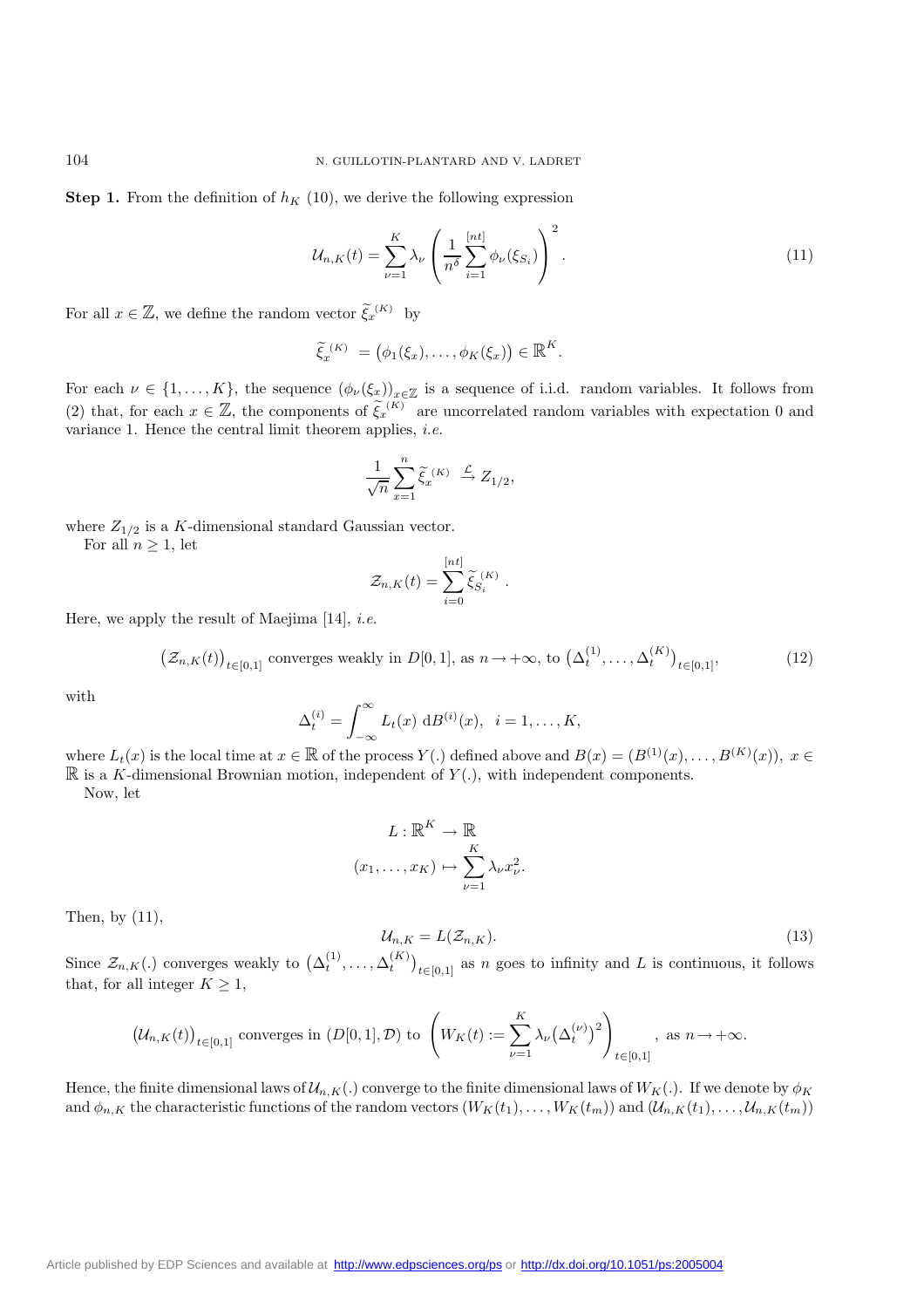respectively, then for every  $\theta \in \mathbb{R}^m,$ 

$$
|\phi_{n,K}(\theta) - \phi_K(\theta)| \to 0, \ n \to +\infty. \tag{14}
$$

**Step 2.** Next we turn to the analysis of  $R_{n,K}$  defined by

$$
R_{n,K}(t) = U_{[nt]} - U_{[nt],K}
$$
  
= 
$$
\sum_{x,y \in \mathbb{Z}} N_{[nt]}(x)N_{[nt]}(y) (h - h_K)(\xi_x, \xi_y)
$$
  
= 
$$
R_{n,K}^{(1)}(t) + R_{n,K}^{(2)}(t)
$$

with

$$
R_{n,K}^{(1)}(t) = \sum_{x \neq y} N_{[nt]}(x) N_{[nt]}(y) (h - h_K)(\xi_x, \xi_y)
$$

and

$$
R_{n,K}^{(2)}(t) = \sum_{x \in \mathbb{Z}} N_{[nt]}^2(x) (h - h_K)(\xi_x, \xi_x).
$$

Let  $\tilde{h}_K(x) = h_K(x, x)$ , then

$$
R_{n,K}^{(2)}(t) = \sum_{x \in \mathbb{Z}} N_{[nt]}^2(x) (\tilde{h} - \tilde{h}_K)(\xi_x).
$$

First we focus on  $E(|R_{n,K}^{(1)}(t)|^2)$ . From the independence of  $(S_n)_{n\geq 0}$  and  $(\xi_x)_{x\in\mathbb{Z}}$  and the fact that h is degenerate, we get that

$$
E\left(|R_{n,K}^{(1)}(t)|^2\right) = \sum_{x \neq y} E\left(N_{[nt]}^2(x)N_{[nt]}^2(y)\right) ||h - h_K||_{L^2(\mu \otimes \mu)}^2
$$
  
 
$$
\leq E\left(V_{[nt]}^2\right) ||h - h_K||_{L^2(\mu \otimes \mu)}^2.
$$
 (15)

Then it follows from Lemma 2.1 that there exists a constant  $C_1 > 0$  such that for all  $n \ge 1$  and  $t \in [0, 1]$ ,

$$
E\left(\left|\frac{R_{n,K}^{(1)}(t)}{n^{2\delta}}\right|^2\right) \le C_1 ||h - h_K||_{L^2(\mu\otimes\mu)}^2.
$$
\n(16)

Now, we focus on  $R_{n,K}^{(2)}(t)$ .

$$
E\left(\left|R_{n,K}^{(2)}(t)\right|\right) \leq E\left(\sum_x N_{[nt]}^2(x)\left|\left(\tilde{h}-\tilde{h}_K\right)(\xi_x)\right|\right).
$$

The independence of  $(S_n)_{n\geq 0}$  and  $(\xi_x)_{x\in\mathbb{Z}}$  implies that

$$
E(|R_{n,K}^{(2)}(t)|) \leq E(V_{[nt]})||\tilde{h} - \tilde{h}_K||_{L^1(\mu)}.
$$

Thus, from Lemma 2.1 it follows that there exists a constant  $C_2 > 0$  such that for all  $n \ge 1$  and  $t \in [0,1]$ ,

$$
E\left(\left|\frac{R_{n,K}^{(2)}(t)}{n^{2\delta}}\right|\right) \le C_2 ||\tilde{h} - \tilde{h}_K||_{L^1(\mu)}.
$$
\n(17)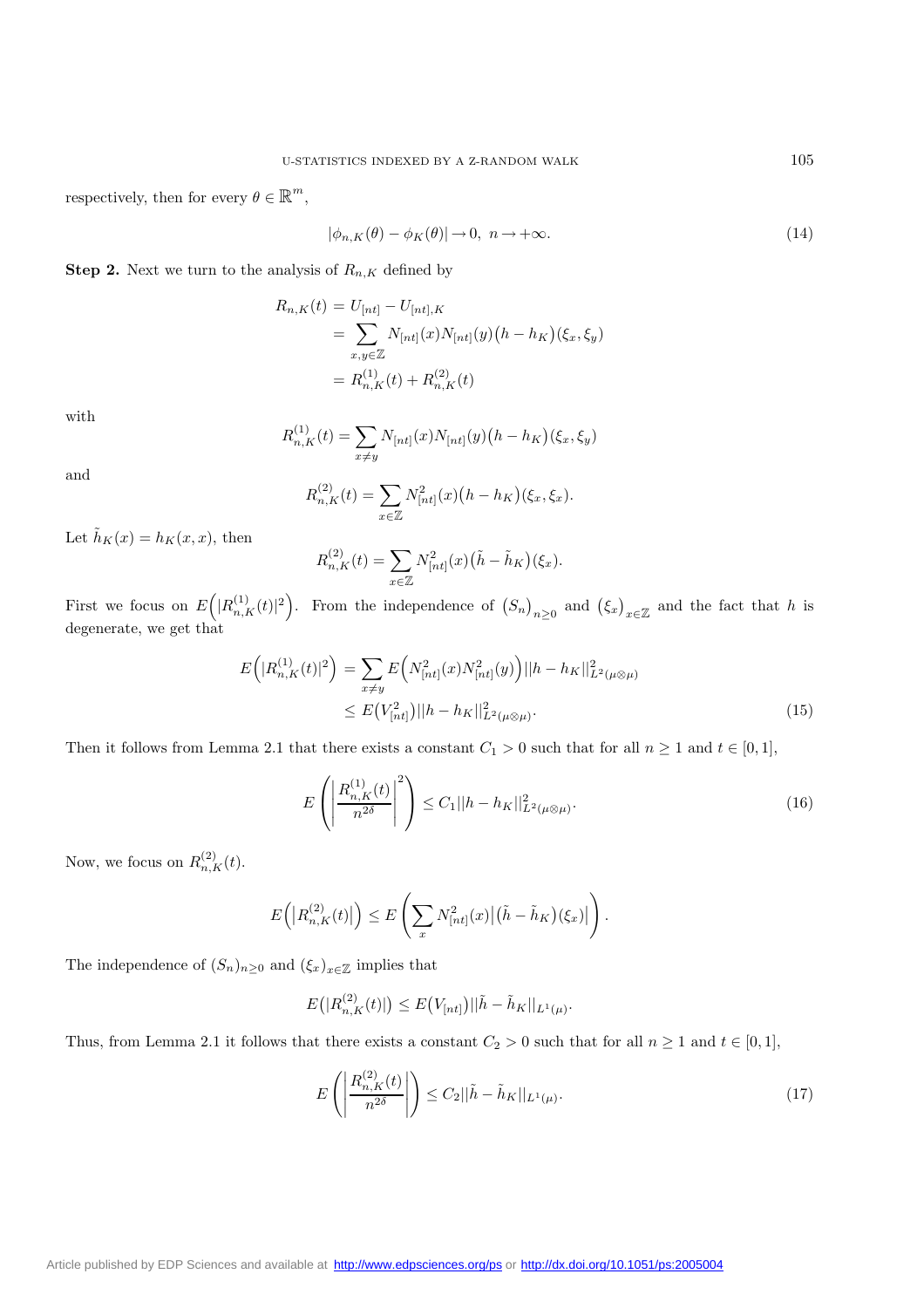Put  $C = \max(\sqrt{C_1}, C_2)$  and set

$$
\mathcal{R}_{n,K}(t) = R_{n,K}(t).
$$

By virtue of (16) and (17), we have that for all  $n \ge 1$  and for all  $t \in [0,1]$ ,

$$
E\left(|\mathcal{R}_{n,K}(t)|\right) \le C\Big(||h-h_K||_{L^2(\mu\otimes\mu)} + ||\tilde{h}-\tilde{h}_K||_{L^1(\mu)}\Big). \tag{18}
$$

Now set

$$
\Theta_n = \sum_{j=1}^m \theta_j \mathcal{U}_n(t_j), \ \ \Theta_{n,K} = \sum_{j=1}^m \theta_j \mathcal{U}_{n,K}(t_j).
$$

Let  $\phi_n$  be the characteristic function of the random vector  $(\mathcal{U}_n(t_1), \ldots, \mathcal{U}_n(t_m))$ .<br>Then, for every  $\theta \in \mathbb{R}^m$ ,

$$
|\phi_n(\theta) - \phi_{n,K}(\theta)| = |E(e^{i\Theta_n} - e^{i\Theta_{n,K}})|
$$
  
\n
$$
\leq E|e^{i(\Theta_n - \Theta_{n,K})} - 1|
$$
  
\n
$$
\leq E|\Theta_n - \Theta_{n,K}|
$$
  
\n
$$
= E|\sum_{j=1}^m \theta_j \mathcal{R}_{n,K}(t_j)|.
$$

By (18) we have that for all integer  $n \geq 1$ ,

$$
|\phi_n(\theta) - \phi_{n,K}(\theta)| \le C \sum_{j=1}^m |\theta_j| \left( ||h - h_K||_{L^2(\mu \otimes \mu)} + ||\tilde{h} - \tilde{h}_K||_{L^1(\mu)} \right).
$$

Hence, for all  $\varepsilon > 0$  there exists a  $K_0 > 0$  such that for any  $K > K_0$ ,

$$
\sup_{n\geq 1} |\phi_n(\theta) - \phi_{n,K}(\theta)| < \varepsilon. \tag{19}
$$

**Step 3.** Let

$$
W_t = \sum_{\nu=1}^{+\infty} \lambda_{\nu} (\Delta_t^{(\nu)})^2.
$$

We denote by  $\phi$  the characteristic function of the random vector  $(W_{t_1}, \ldots, W_{t_m})$ .

Let us first prove that  $E(\Delta_t^4) < \infty$ . By Burkholder-Davis-Gundy's inequality (see [17]),

$$
E\left(\left(\int_0^{+\infty} L_1(x) \, \mathrm{d}B_+(x)\right)^4\right) \le C \ E\left(\left\langle \int_0^{+\infty} L_1(x) \, \mathrm{d}B_+(x), \int_0^{+\infty} L_1(x) \, \mathrm{d}B_+(x)\right\rangle^2\right)
$$
  

$$
\le C \ E\left(\left(\int_0^{\infty} L_1^2(x) \, \mathrm{d}x\right)^2\right)
$$
  

$$
\le C \ E\left(\left(\int_{-\infty}^{\infty} L_1^2(x) \, \mathrm{d}x\right)^2\right),
$$

for some constant  $C > 0$ . The same inequality holds for  $E((\int_0^{+\infty} L_1(-x) dB_-(x))^4)$ . From Kesten and Spitzer [12], we know that the sequence  $\frac{V_n}{n^{2\delta}}$  weakly converges to  $\int_{\mathbb{R}} L_1(x)^2 dx$ , hence,  $\left(\frac{V_n}{n^{2\delta}}\right)^2$  weakly converges

[Article published by EDP Sciences and available at http://www.edpsciences.org/ps](http://www.edpsciences.org/ps) or <http://dx.doi.org/10.1051/ps:2005004>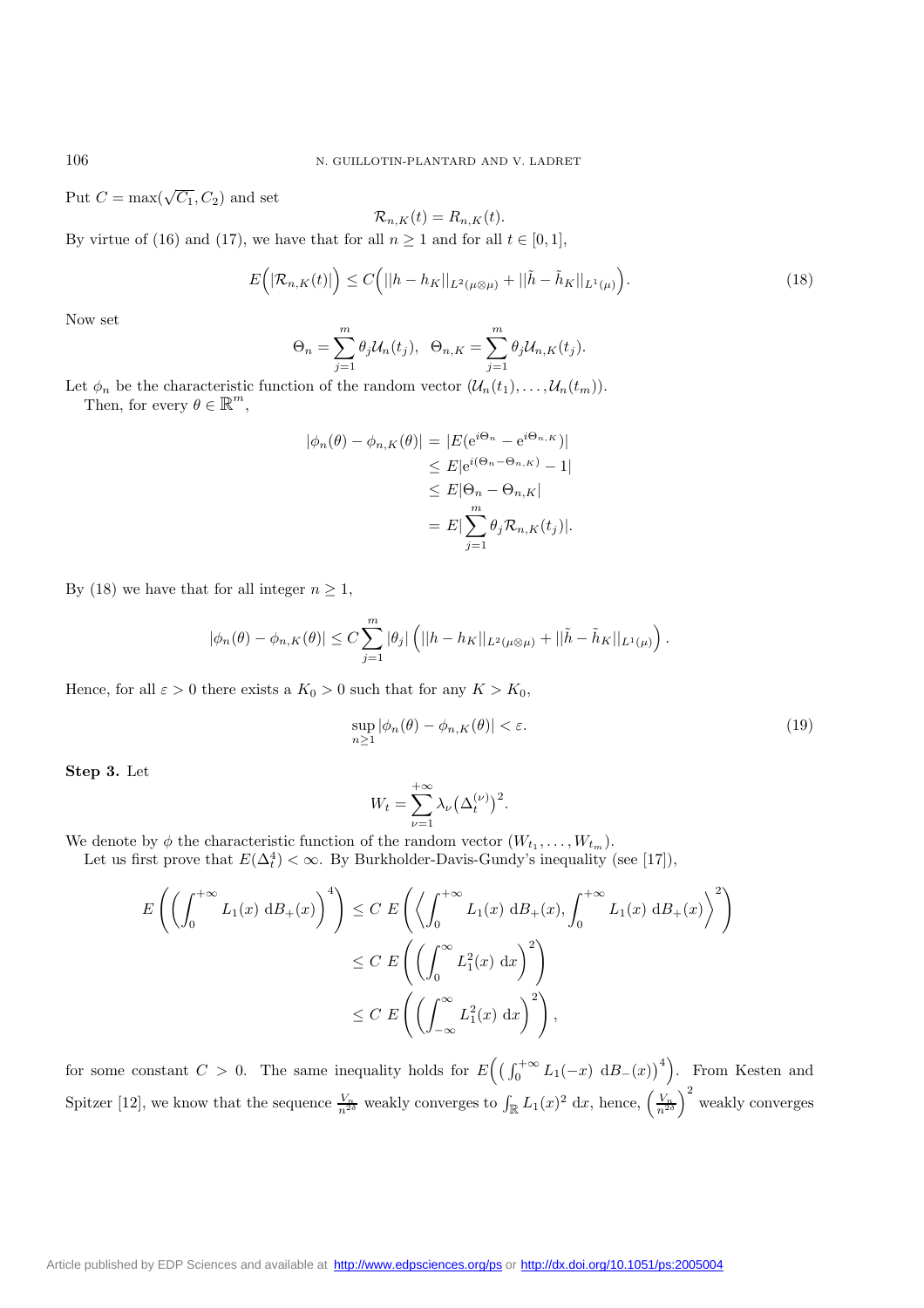to 
$$
\left(\int_{\mathbb{R}} L_1(x)^2 dx\right)^2
$$
,

$$
\left(\frac{V_n}{n^{2\delta}}\right)^2 \xrightarrow{\mathcal{L}} \left(\int_{\mathbb{R}} L_1^2(x) \, \mathrm{d}x\right)^2.
$$
\n
$$
\sup_{n \ge 1} E\left(\left(\frac{V_n}{n^{2\delta}}\right)^4\right) \le C,
$$
\n(20)

Moreover, by Lemma 2.1,

$$
\sup_{n\geq 1} E\left(\left(\frac{V_n}{n^{2\delta}}\right)^4\right) \leq C,
$$

where  $C > 0$  denotes a constant.

So, the sequence  $\left(V_n^2/n^{4\delta}\right)_{n\geq 1}$  is uniformly integrable and Theorem 25.12 of Billingsley [2] applies:

$$
E\left(\left(\int_{\mathbb{R}} L_1^2(x) dx\right)^2\right) \leq C.
$$

The self-similarity of  $\Delta (\Delta_t \stackrel{d}{=} t^{\delta} \Delta_1)$  implies that for all  $t \in [0,1]$ ,

$$
E(\Delta_t^4) = t^{4\delta} E(\Delta_1^4) \le C < \infty.
$$

Now, we come back to the convergence of the finite dimensional distributions of  $W_{K,t}$  to the finite dimensional distributions of  $W_t$ .

We compute the following  $L^2$ -norm:

$$
\Big\|\sum_{j=1}^{m} \theta_j (W_{t_j} - W_{K,t_j})\Big\|_2 \le \sum_{j=1}^{m} |\theta_j| \cdot \Big\|W_{t_j} - W_{K,t_j}\Big\|_2.
$$
\n(21)

From the Cauchy-Schwarz inequality, it follows that

$$
\left| \left| W_{t_j} - W_{K,t_j} \right| \right|_2^2 = \sum_{\nu=K+1}^{\infty} \lambda_{\nu}^2 E\left( (\Delta_{t_j}^{(\nu)})^4 \right) + \sum_{\nu \neq \mu=K+1}^{\infty} \lambda_{\nu} \lambda_{\mu} E\left( (\Delta_{t_j}^{(\nu)})^2 (\Delta_{t_j}^{(\mu)})^2 \right)
$$
  

$$
\leq t_j^{4\delta} E\left( (\Delta_1)^4 \right) \left( \sum_{\nu=K+1}^{\infty} \lambda_{\nu}^2 + \left( \sum_{\nu=K+1}^{\infty} \lambda_{\nu} \right)^2 \right)
$$
  

$$
\leq C \left( \sum_{\nu=K+1}^{\infty} \lambda_{\nu}^2 + \left( \sum_{\nu=K+1}^{\infty} \lambda_{\nu} \right)^2 \right).
$$

From the theory of compact operators, we know that, since  $h\in L^2(\mu\otimes\mu),$ 

$$
\sum_{\nu=1}^{\infty} \lambda_{\nu}^{2} = E(h(\xi_{0}, \xi_{1})).
$$

Moreover, the condition (4) implies that

$$
\left|\sum_{\nu=1}^{\infty}\lambda_{\nu}\right|<+\infty,\quad\text{with}\quad\sum_{\nu=1}^{\infty}\lambda_{\nu}=E(\tilde{h}(\xi_0)).
$$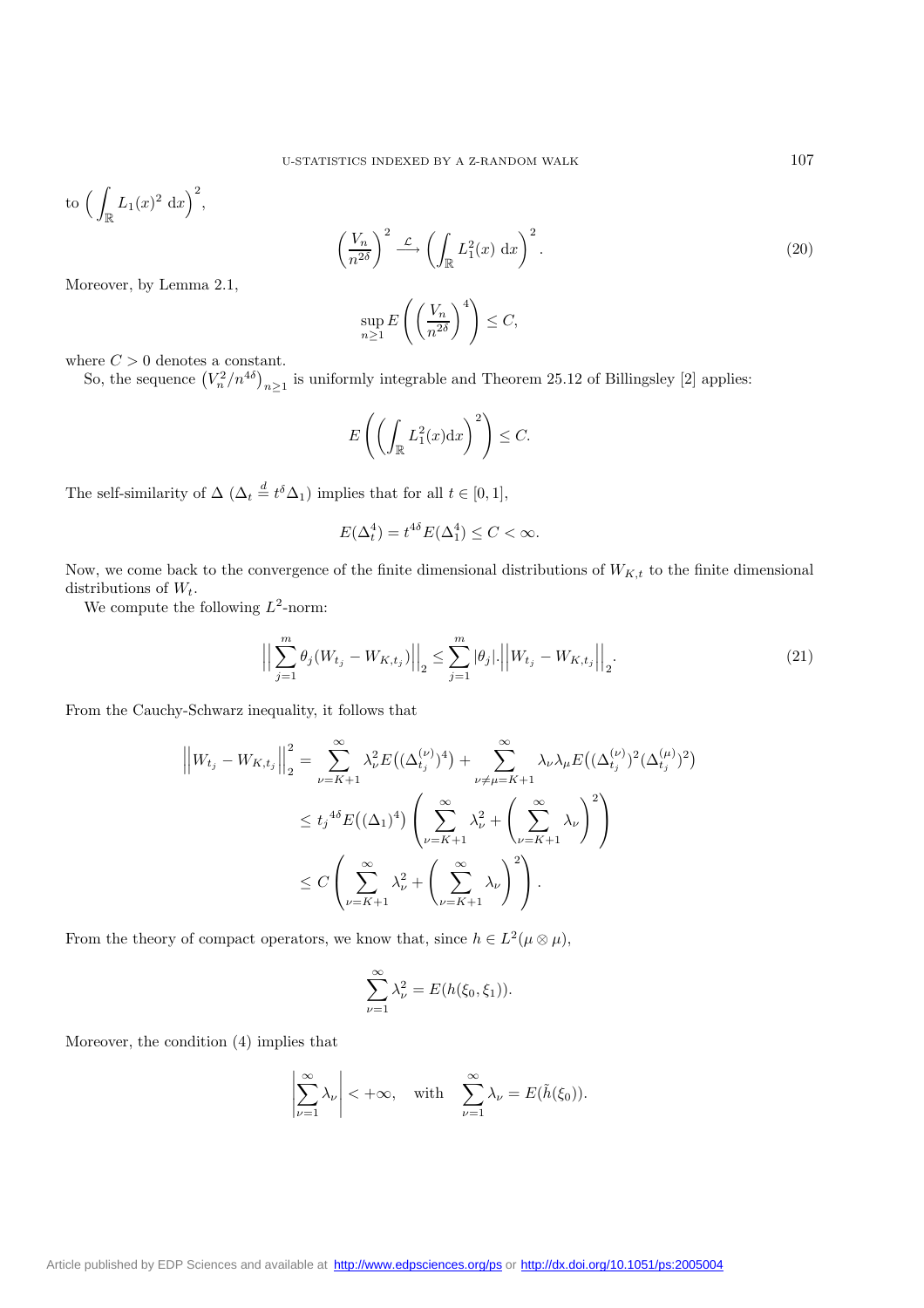Hence, the convergence of the series  $\sum_{n=1}^{\infty}$  $\nu=1$  $\lambda_{\nu}^2$  and  $\sum_{\nu}^{\infty}$  $\nu=1$  $\lambda_{\nu}$  implies the convergence in  $L^2$  of the sequence  $\sum_{n=1}^{\infty}$  $i=1$  $\theta_j W_{K,t_j}$ 

to  $\sum_{n=1}^{\infty}$  $i=1$  $\theta_j W_{t_j}$ , as K goes to infinity. Thus,

$$
|\phi(\theta) - \phi_K(\theta)| \to 0, \qquad K \to +\infty. \tag{22}
$$

Finally, by (19) and (22), given  $\varepsilon > 0$  we can choose  $K_1$  large enough so that

$$
\sup_{n\geq 1} |\phi_n(\theta) - \phi_{n,K_1}(\theta)| < \varepsilon/3 \quad \text{and} \quad |\phi(\theta) - \phi_{K_1}(\theta)| < \varepsilon/3.
$$

By (14), it follows that we can find N such that for all  $n>N$ 

$$
|\phi_{K_1}(\theta) - \phi_{n,K_1}(\theta)| < \varepsilon/3.
$$

Then, for all  $n>N$ ,

$$
|\phi(\theta) - \phi_n(\theta)| \le |\phi(\theta) - \phi_{K_1}(\theta)| + |\phi_{K_1}(\theta) - \phi_{n,K_1}(\theta)| + |\phi_n(\theta) - \phi_{n,K_1}(\theta)| < \varepsilon
$$

proving the convergence of the finite dimensional laws.

We still have to show the tightness of the family  $(U_n(t))_{t\in[0,1]}$ . By Theorem 15.6 of [2] it is enough to prove the following

**Proposition 3.2.** *There exists a strictly positive constant* C *and a constant*  $\gamma = 4 - 2/\alpha > 1$  *such that for every*  $0 \le t_1 < t < t_2 \le 1$ *,* 

$$
E((\mathcal{U}_{[nt_2]} - \mathcal{U}_{[nt]})^2 (\mathcal{U}_{[nt]} - \mathcal{U}_{[nt_1]})^2) \le C(t_2 - t_1)^{\gamma}.
$$

We first fix some notations. In what follows, for all  $s, t$  in [0, 1] and  $x, y$  in  $\mathbb{Z}$ ,

$$
D_{s,t}(x,y) = N_{[nt]}(x)N_{[nt]}(y) - N_{[ns]}(x)N_{[ns]}(y)
$$
\n(23)

and

$$
A_{s,t}(x) = N_{[nt]}(x) - N_{[ns]}(x), \quad A_t(x) = A_{0,t}(x) = N_{[nt]}(x). \tag{24}
$$

*Proof of Proposition 3.2.* The sequences  $(S_n)_{n\geq 0}$  and  $(\xi_x)_{x\in\mathbb{Z}}$  are independent, thus

$$
E\left((\mathcal{U}_{[nt_2]} - \mathcal{U}_{[nt]})^2 (\mathcal{U}_{[nt]} - \mathcal{U}_{[nt_1]})^2\right) = \frac{1}{n^{8\delta}} \sum_{(x_i, y_i)_{1 \le i \le 4}} E\left(\prod_{i=1}^2 D_{t,t_2}(x_i, y_i) \prod_{i=3}^4 D_{t_1,t}(x_i, y_i)\right)
$$

$$
\times E\left(\prod_{i=1}^4 h(\xi_{x_i}, \xi_{y_i})\right)
$$

$$
\le \frac{1}{n^{8\delta}} \sum_{(x_i, y_i)_{1 \le i \le 4}} E\left(\prod_{i=1}^4 D_{t_1,t_2}(x_i, y_i)\right) E\left(\prod_{i=1}^4 h(\xi_{x_i}, \xi_{y_i})\right). \tag{25}
$$

Put

$$
\alpha(x_1, y_1, \dots, x_4, y_4) = E\left(\prod_{i=1}^4 h(\xi_{x_i}, \xi_{y_i})\right)
$$

[Article published by EDP Sciences and available at http://www.edpsciences.org/ps](http://www.edpsciences.org/ps) or <http://dx.doi.org/10.1051/ps:2005004>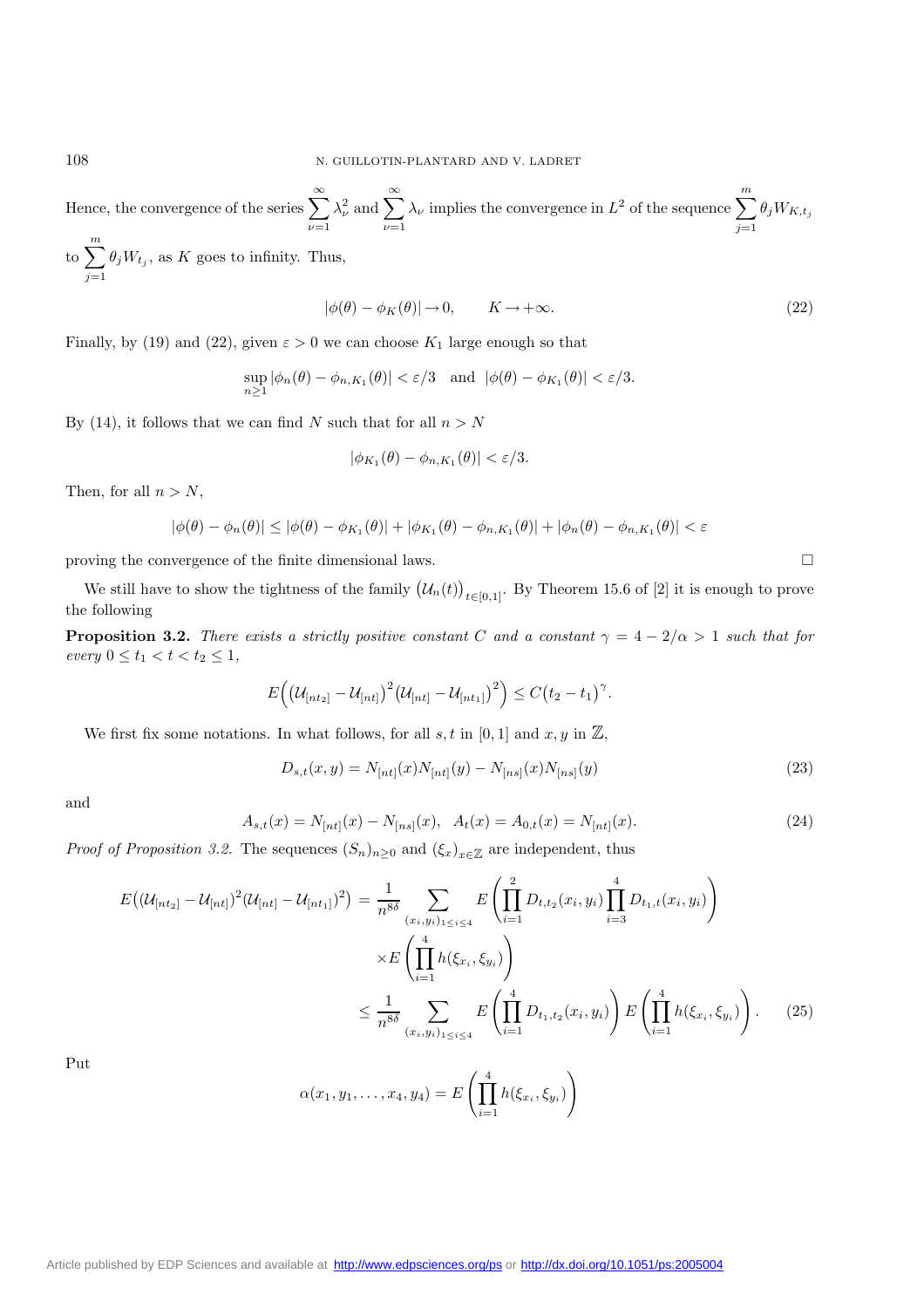and denote by  $\mathcal S$  the support of  $\alpha$ ,

$$
\mathcal{S} = \big\{ (x_1, \ldots, y_4) \mid \alpha(x_1, \ldots, y_4) = 0 \big\}.
$$

*Notations.* In order to simplify the notation, we shall denote by both  $(x_i, y_i)_{1 \leq i \leq 4}$  and  $(x_1, y_1)(x_2, y_2)(x_3, y_3)(x_4, y_4)$ the 8-tuple  $(x_1, y_1, \ldots, x_4, y_4)$ . For all  $k \in \{2, 3, 4\}$ ,  $(x, y)^k$  will stand for  $(x, y) \cdots (x, y)$ .

 $k \times$  times The fact that h is degenerate implies that  $\alpha$  vanishes on the 8-tuples  $(x_1,\ldots,y_4)$  in which one coordinate appears only once. In consequence, all the elements of  $S$  contain each coordinate at least twice. Now we focus on the following subsets of  $S$ : for all  $i \in \{3, ..., 8\},\$ 

$$
\mathcal{S}_i = \left\{ (x_j, y_j)_{1 \leq j \leq 4} \in \mathcal{S} \mid \text{ one of the coordinates appears exactly } i \text{ times} \right\},\
$$

and

 $\mathcal{S}_2 = \{(x_i, y_i)_{1 \leq i \leq 4} \in \mathcal{S} \mid \text{ all the coordinates appear exactly twice}\}.$ 

We notice that  $S = \bigcup_{i=2}^{8} S_i$ . Here, as above, the argument of the degeneracy of h applies. And, even if it means reordering the coordinates, it leads to  $S_8 = \{(x_1, x_1)^4\},\,$ 

$$
S_2 = \{(x_1, x_1)(x_2, x_2)(x_3, x_3)(x_4, x_4)\} \cup \{(x_1, x_1)(x_2, x_2)(x_3, y_3)^2\} \cup \{(x_1, y_1)^2(x_2, y_2)^2\},
$$
\n
$$
S_3 = S_5 = \{(x_1, y_1)^3(x_4, x_4) \text{ with } x_1 \notin \{x_4, y_1\}\},
$$
\n(27)

$$
S_4 = \{(x_1, x_1)^2(x_2, x_2)(x_3, x_3), (x_1, x_1)^2(x_2, x_3)^2, (x_1, x_1)(x_1, x_2)^2(x_3, x_3), (x_1, x_2)^2(x_1, x_3)^2, \text{with } x_1 \notin \{x_2, x_3\}\},
$$
\n
$$
(28)
$$

$$
S_6 = \{(x_1, x_1)^3 (x_2, x_2) \text{ with } x_1 \neq x_2\} \cup \{(x_1, x_1)^2 (x_1, x_2)^2 \text{ with } x_1 \neq x_2\}. \tag{29}
$$

We put

$$
C = \max_{\{(x_i, y_i)_1 \leq i \leq 4 \in \mathcal{S}\}} E\left(\prod_{i=1}^4 h(\xi_{x_i}, \xi_{y_i})\right).
$$

Since  $h \in L^4(\mu \otimes \mu)$  and  $\tilde{h} \in L^4(\mu)$ , C is finite.

Then, from (25), it follows that

$$
E\left(\left(\mathcal{U}_{[nt_2]} - \mathcal{U}_{[nt]}\right)^2 \left(\mathcal{U}_{[nt]} - \mathcal{U}_{[nt_1]}\right)^2\right) \leq \frac{C}{n^{8\delta}} \sum_{(x_i, y_i)_{i \leq 4} \in \mathcal{S}} E\left(\prod_{i=1}^4 D_{t_1, t_2}(x_i, y_i)\right).
$$
(30)

Now we still have to compute the terms

$$
\sum_{(x_i,y_i)_{i\leq 4}\in\mathcal{S}_k} E\left(\prod_{i=1}^4 D_{t_1,t_2}(x_i,y_i)\right), k=2,3,\ldots,8.
$$

As the calculations of these quantities rely on the same basic arguments, we shall concentrate on the case where  $k=3$ .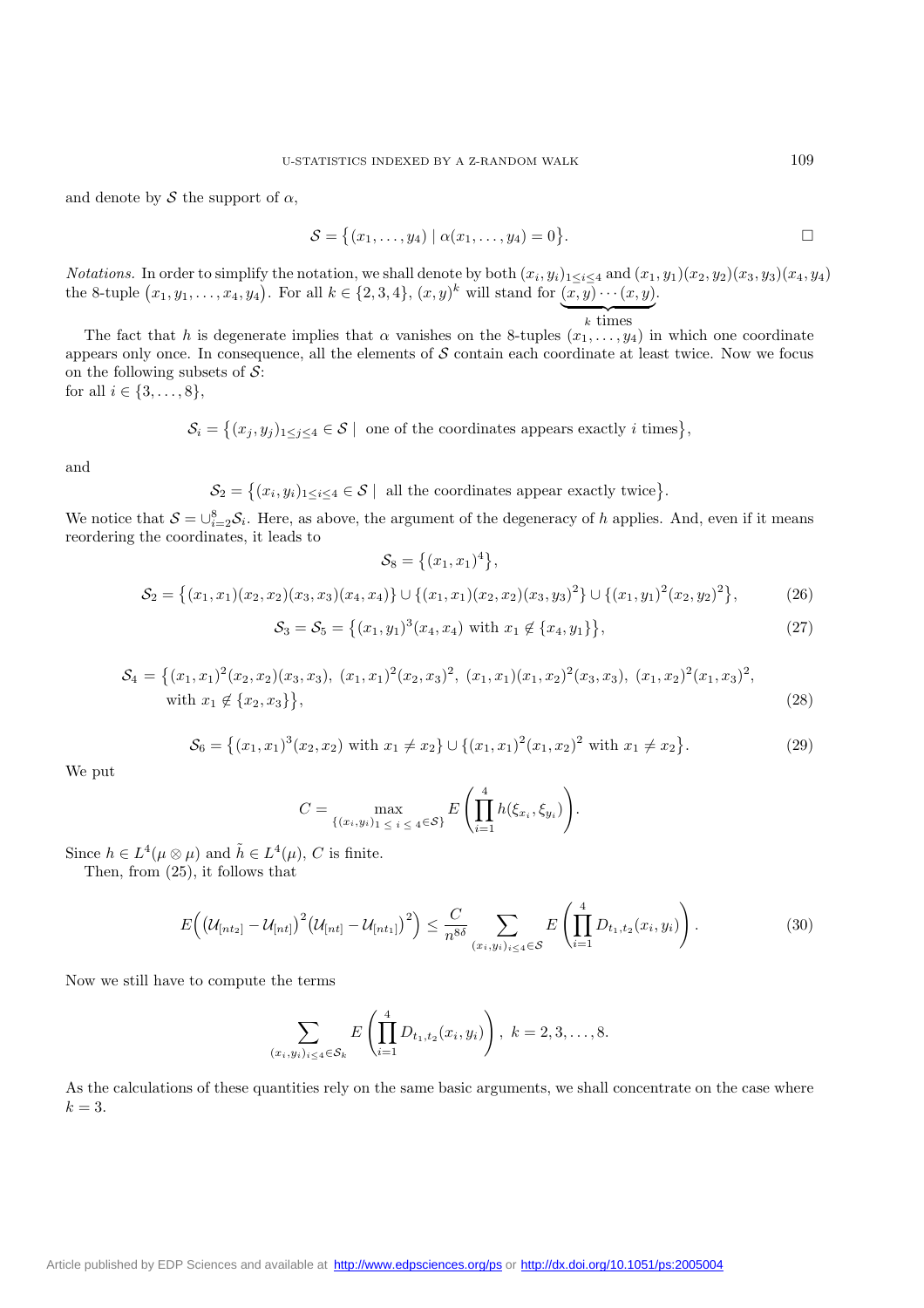By the Cauchy-Schwarz inequality, by  $(27)$  and the fact that  $D_{t_1,t_2}$  is non-negative, we get that

$$
\sum_{(x_i, y_i)_{i \le 4} \in \mathcal{S}_3} E\left(\prod_{i=1}^4 D_{t_1, t_2}(x_i, y_i)\right) \le E\left(\sum_{x_1, y_1} D_{t_1, t_2}^3(x_1, y_1) \sum_{x_4, y_4} D_{t_1, t_2}(x_4, y_4)\right)
$$
\n
$$
\le E\left(\left(\sum_{x_1, y_1} D_{t_1, t_2}^3(x_1, y_1)\right)^2\right)^{1/2} E\left(\left(\sum_{x_4, y_4} D_{t_1, t_2}(x_4, y_4)\right)^2\right)^{1/2}.\tag{31}
$$

First we focus on the second term equal to  $E((\sum_{x_4,y_4} D_{t_1,t_2}(x_4,y_4))^2)^{1/2}$ .

$$
\sum_{x_4,y_4} D_{t_1,t_2}(x_4,y_4) = \left(\sum_{x_4} N_{[nt_2]}(x_4)\right)^2 - \left(\sum_{x_4} N_{[nt_1]}(x_4)\right)^2 = [nt_2]^2 - [nt_1]^2.
$$
\n(32)

Since  $0 \le t_1 < t_2 \le 1$ ,

$$
[nt_2]^2 - [nt_1]^2 \le 2n([nt_2] - [nt_1]).
$$
  
If  $1 \le n(t_2 - t_1)$ , then  $[nt_2] - [nt_1] \le n(t_2 - t_1) + 1 \le 2n(t_2 - t_1)$ . Otherwise  $[nt_2] - [nt_1] = 0$ . Therefore,

$$
[nt2]^{2} - [nt1]^{2} \le 4n^{2}(t_{2} - t_{1}).
$$
\n(33)

From (33), it follows that

$$
E\left(\left(\sum_{x_4,y_4} D_{t_1,t_2}(x_4,y_4)\right)^2\right)^{1/2} \le 4n^2(t_2-t_1). \tag{34}
$$

Now we focus on the integral

$$
E\left(\left(\sum_{x_1,y_1} D_{t_1,t_2}^3(x_1,y_1)\right)^2\right)^{1/2}.
$$
\n(35)

We recall from the definitions  $(23)$  and  $(24)$  of D and A that

$$
D_{t_1,t_2}(x,y) = A_{t_1,t_2}(x)A_{t_1,t_2}(y) + A_{t_1}(x)A_{t_1,t_2}(y) + A_{t_1}(y)A_{t_1,t_2}(x).
$$

In order to estimate (35) we shall focus on the  $L^2$ -norm (denoted by  $||.||_2$ ) of the following terms

$$
\alpha_1 = \sum_{x,y} A_{t_1,t_2}^3(x) A_{t_1,t_2}^3(y), \ \alpha_2 = \sum_{x,y} A_{t_1}^3(x) A_{t_1,t_2}^3(y), \ \alpha_3 = \sum_{x,y} A_{t_1}(x) A_{t_1,t_2}^2(x) A_{t_1,t_2}^3(y),
$$

$$
\alpha_4 = \sum_{x,y} A_{t_1}^2(x) A_{t_1,t_2}(x) A_{t_1,t_2}^3(y), \ \alpha_5 = \sum_{x,y} A_{t_1}^2(x) A_{t_1,t_2}(x) A_{t_1}(y) A_{t_1,t_2}^2(y).
$$

We first evaluate  $||\alpha_1||_2$ :

$$
||\alpha_1||_2 = \left\| \left( \sum_x (N_{[nt_2]}(x) - N_{[nt_1]}(x))^3 \right)^2 \right\|_2.
$$

It follows from the Markov property that

$$
\sum_x (N_{[nt_2]}(x) - N_{[nt_1]}(x))^3
$$

[Article published by EDP Sciences and available at http://www.edpsciences.org/ps](http://www.edpsciences.org/ps) or <http://dx.doi.org/10.1051/ps:2005004>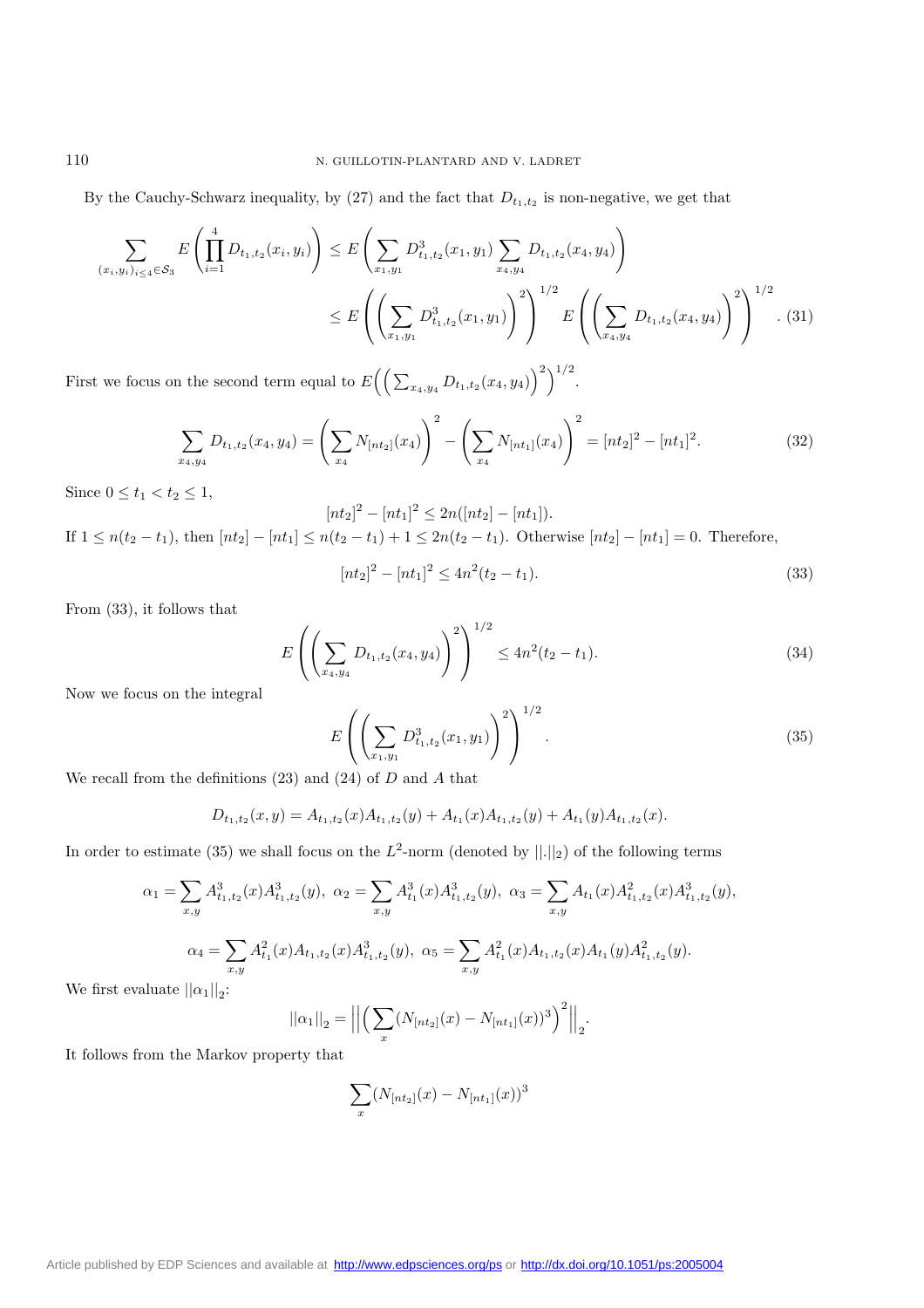has the same distribution as  $Q_{[nt_2]-[nt_1]}^{(3)}$ . Thus, from Lemma 2.1,

$$
||\alpha_1||_2 = \left| \left| \left( Q^{(3)}_{[nt_2] - [nt_1]} \right)^2 \right| \right|_2 = \mathcal{O}\left( (n(t_2 - t_1))^{6 - 4/\alpha} \right).
$$
\n(36)

Now we focus on  $||\alpha_2||_2$ :

$$
||\alpha_2||_2 = \left( E\left(\sum_x N_{[nt_1]}^3(x) \sum_y A_{t_1, t_2}^3(y)\right)^2 \right)^{1/2}.
$$

Here the Markov property applies again:  $\sum_{x} N_{[nt_1]}^3(x)$  and  $\sum_{y} A_{t_1,t_2}^3(y)$  are independent and distributed as  $Q^{(3)}_{[nt_1]}$  and  $Q^{(3)}_{[nt_2]-[nt_1]}$  respectively. Thus,

$$
||\alpha_2||_2 = ||Q_{[nt_1]}^{(3)}||_2 ||Q_{[nt_2]-[nt_1]}^{(3)}||_2
$$
  
=  $\mathcal{O}\Big(n^{6-4/\alpha}(t_2 - t_1)^{3-2/\alpha}\Big).$  (37)

In the calculation of the square of  $||\alpha_3||_2$ , the Markov property leads to

$$
\left| \left| \alpha_{3} \right| \right|_{2}^{2} = E \left( \sum_{x,y} A_{t_{1}}(x) A_{t_{1},t_{2}}^{2}(x) A_{t_{1},t_{2}}^{3}(y) \right)^{2}
$$
  
= 
$$
\sum_{x_{1},y_{1},x_{2},y_{2}} E \left( A_{t_{1}}(x_{1}) A_{t_{2}}(x_{2}) \right) E \left( A_{t_{1},t_{2}}^{2}(x_{1}) A_{t_{1},t_{2}}^{2}(x_{2}) A_{t_{1},t_{2}}^{3}(y_{1}) A_{t_{1},t_{2}}^{3}(y_{2}) \right).
$$
 (38)

By the Cauchy-Schwarz inequality and (7) it follows that for all  $x_1$  and  $x_2$  in  $\mathbb{Z}$ ,

$$
E(A_{t_1}(x_1)A_{t_1}(x_2)) = \mathcal{O}(n^{2-2/\alpha}).
$$
\n(39)

Then, the Cauchy-Schwarz inequality still applies in the estimate of the left term

$$
E\left(\left(\sum_{x_1,y_1} A_{t_1,t_2}^2(x_1) A_{t_1,t_2}^3(y_1)\right)^2\right) = E\left(\left(\sum_{x_1} A_{t_1,t_2}^2(x_1)\right)^2 \left(\sum_{y_1} A_{t_1,t_2}^3(y_1)\right)^2\right)
$$
  

$$
\leq ||Q_{t_1,t_2}^{(2)}||_4^2 ||Q_{t_1,t_2}^{(3)}||_4^2.
$$
 (40)

Now, from (38), (39), (40) and Lemma 2.1, it follows that

$$
||\alpha_3||_2 = \mathcal{O}\Big(n^{6-4/\alpha} (t_2 - t_1)^{5-3/\alpha}\Big). \tag{41}
$$

The same basic ideas apply in the computation of the two left terms  $||\alpha_4||_2$  and  $||\alpha_5||_2$ . Thus it is easy to see that

$$
||\alpha_4||_2 = \mathcal{O}\left(n^{6-4/\alpha}(t_2 - t_1)^{4-2/\alpha}\right), \quad ||\alpha_5||_2 = \mathcal{O}\left(n^{6-4/\alpha}(t_2 - t_1)^{3-1/\alpha}\right).
$$
 (42)

Thus we derive, from (36), (37), (41), (42) that

$$
\left(E\left(\sum_{x,y} D_{t_1,t_2}^3(x,y)\right)^2\right)^{1/2} = \mathcal{O}\left(n^{6-4/\alpha}\left(t_2 - t_1\right)^{3-2/\alpha}\right).
$$
\n(43)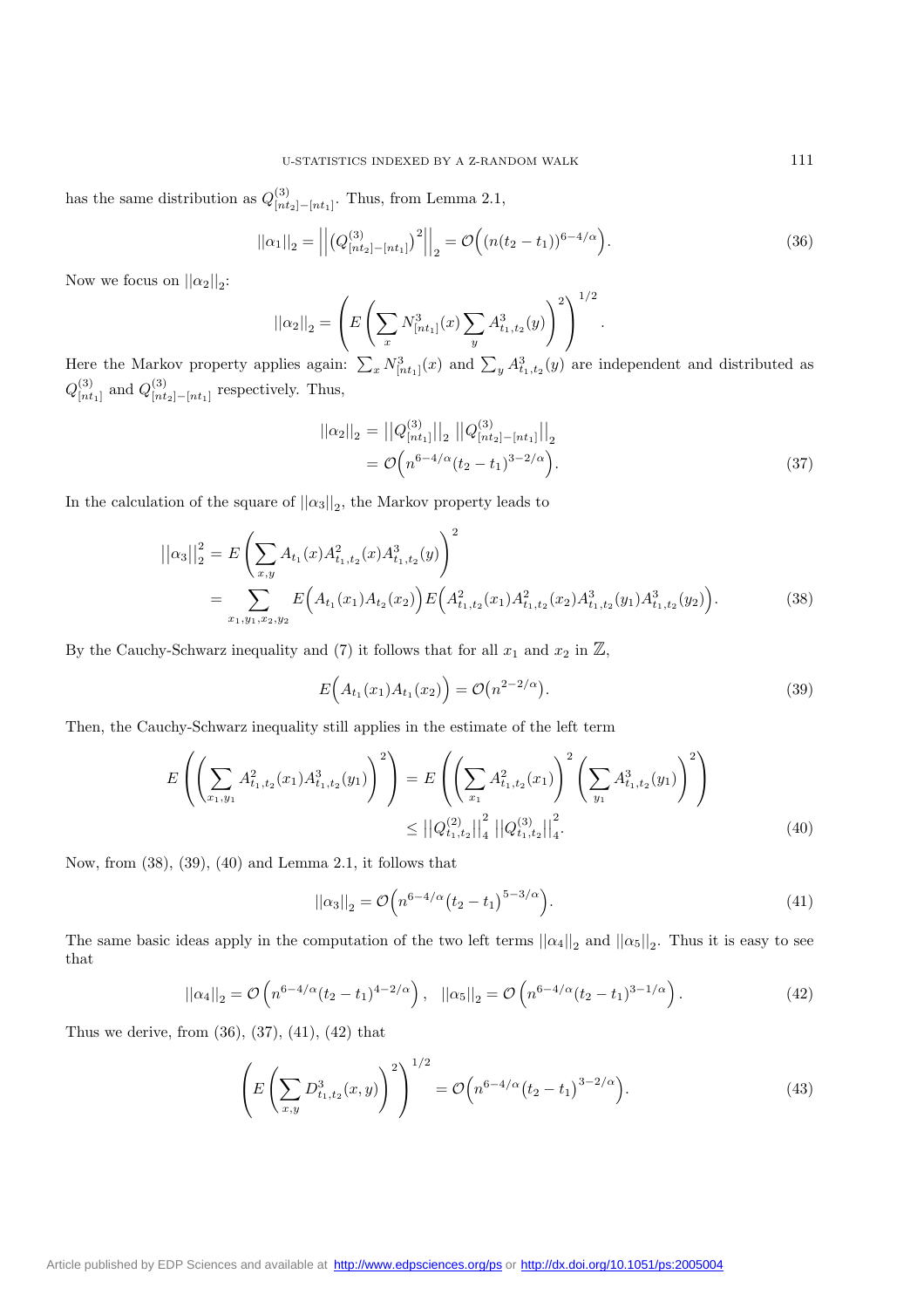Finally, using  $(43)$  and  $(34)$ ,  $(31)$  reads

$$
\sum_{(x_i,y_i)_{i\leq 4}\in S_3} E\left(\prod_{i=1}^4 D_{t_1,t_2}(x_i,y_i)\right) = \mathcal{O}\left(n^{8\delta}(t_2-t_1)^{4-2/\alpha}\right).
$$

With the same techniques it is possible to compute the terms in the case where  $S_3$  is replaced by  $S_i$  with  $i=2,4,\ldots,8$  and it can be checked that

$$
\sum_{(x_i,y_i)_{i\leq 4}\in\mathcal{S}_k} E\left(\prod_{i=1}^4 D_{t_1,t_2}(x_i,y_i)\right) = \mathcal{O}\left(n^{8\delta}\left(t_2-t_1\right)^{4-2/\alpha}\right), \ \ k=2,\ldots,6
$$
\n(44)

and

$$
\sum_{(x_i, y_i)_{i \le 4} \in \mathcal{S}_8} E\left(\prod_{i=1}^4 D_{t_1, t_2}(x_i, y_i)\right) = \mathcal{O}\left(n^{8\delta - 2/\alpha} (t_2 - t_1)^{4 - 2/\alpha}\right).
$$
\n(45)

Thus, if we put together (30), (44) and (45), it follows that there exist a positive constant C and a  $\gamma = 4 - 2/\alpha$ ,  $\gamma>1,$  such that, for every  $0\leq t_1\leq t_2\leq 1$ 

$$
E\Big(\big(\mathcal{U}_{[nt_2]}-\mathcal{U}_{[nt]}\big)^2\big(\mathcal{U}_{[nt]}-\mathcal{U}_{[nt_1]}\big)^2\Big)\leq C\big(t_2-t_1\big)^{\gamma}.
$$

## 4. The non-degenerate case

From Hoeffding's decomposition, we have, for  $x \neq y$ ,

$$
h(\xi_x, \xi_y) = m + (g(\xi_x) - m) + (g(\xi_y) - m) + \phi(\xi_x, \xi_y)
$$

where  $g(\xi_x) = E(h(\xi_x, \xi_y)|\xi_x)$  and  $\phi$  is a degenerate kernel.

Using this decomposition, we get:

$$
U_{[nt]} = m([nt] + 1)^2 - mV_{[nt]} + \sum_{x \in \mathbb{Z}} N_{[nt]}(x)^2 (h(\xi_x, \xi_x) - 2(g(\xi_x) - m))
$$
  
+2([nt] + 1)  $\sum_{x \in \mathbb{Z}} N_{[nt]}(x) (g(\xi_x) - m) + \sum_{x \neq y} N_{[nt]}(x) N_{[nt]}(y) \phi(\xi_x, \xi_y)$   
=  $m([nt] + 1)^2 - mV_{[nt]} + \sum_{x \in \mathbb{Z}} N_{[nt]}(x)^2 (h(\xi_x, \xi_x) - 2(g(\xi_x) - m))$   
+2([nt] + 1)  $\sum_{k=0}^{[nt]} (g(\xi_{S_k}) - m) + \sum_{x \neq y} N_{[nt]}(x) N_{[nt]}(y) \phi(\xi_x, \xi_y).$ 

Now, from Lemma 2.1,

$$
E(V_n) = \mathcal{O}(n^{2-\frac{1}{\alpha}})
$$

so  $V_n/n^{2-1/2\alpha}$  converges in probability to 0 as  $n \to +\infty$ :

$$
\frac{V_n}{n^{2-1/2\alpha}} \xrightarrow{P} 0.
$$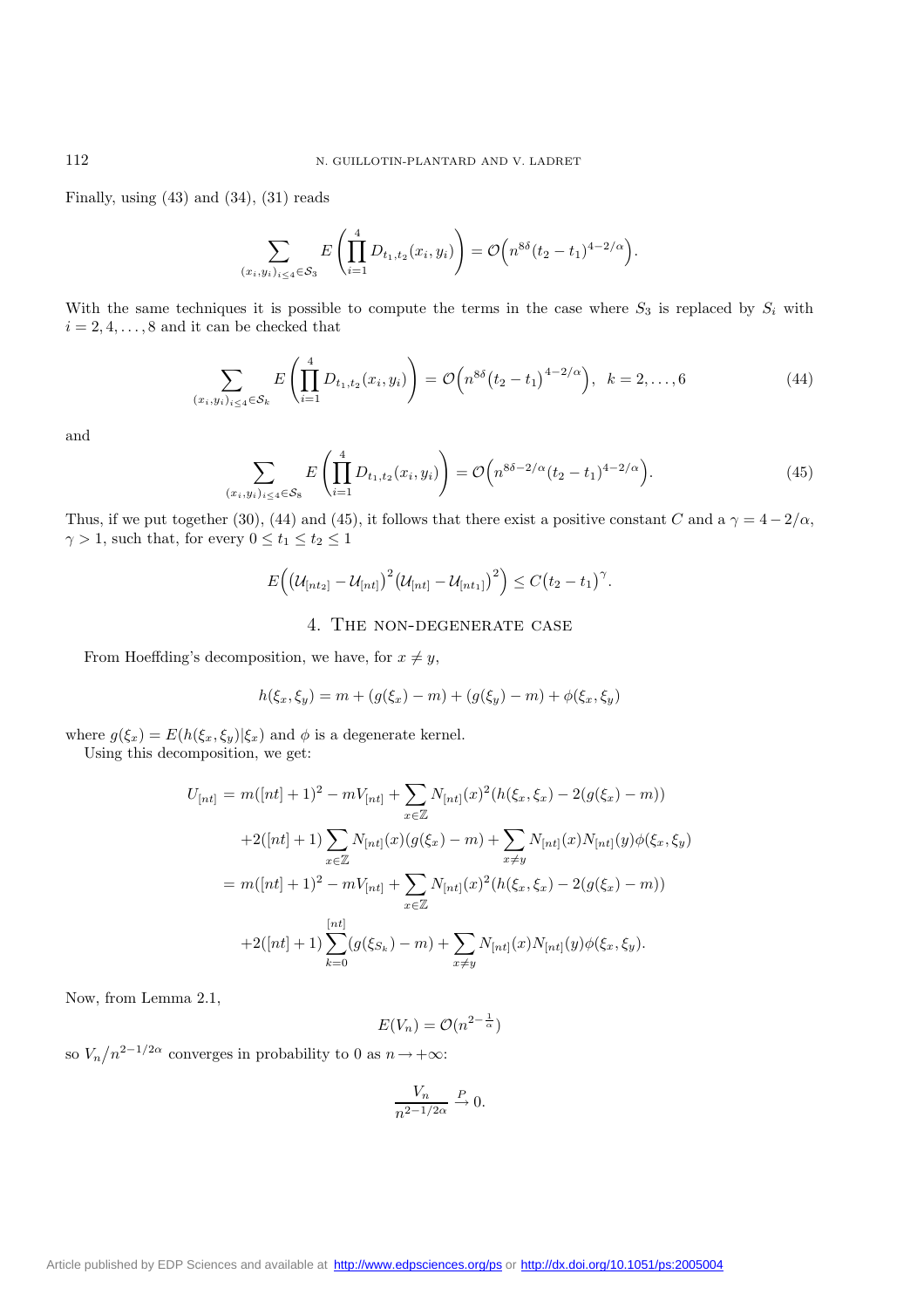Using the results of the previous section, it is easy to prove that

$$
\frac{1}{n^{2-\frac{1}{2\alpha}}}\left[\sum_{x\neq y}N_{[nt]}(x)N_{[nt]}(y)\phi(\xi_x,\xi_y)+\sum_{x\in\mathbb{Z}}N_{[nt]}(x)^2(h(\xi_x,\xi_x)-2(g(\xi_x)-m))\right]
$$

converges in probability to 0 as  $n \to \infty$ .

Finally, from Kesten and Spitzer's Theorem (see [12]),

$$
\left(\frac{1}{\sigma n^{1-\frac{1}{2\alpha}}}\sum_{k=0}^{[nt]}(g(\xi_{S_k})-m)\right)_{t\in[0,1]}\xrightarrow{\mathcal{D}}(\Delta_t)_{t\in[0,1]},
$$

and the theorem follows.

### 5. Statistical estimation of *m*

In this section we give some techniques to estimate functionals of the random scenery viewed by a random walker. Consider the recurrent one-dimensional random walk  $(S_n)_{n>0}$  and the random scenery  $(\xi_x)_{x\in\mathbb{Z}}$  as defined in the introduction. The random walk is also assumed to be strongly aperiodic (see the definition in [19]). Our problem is to estimate  $m = E(h(\xi_0, \xi_1))$  from observations  $(\xi_{S_k})_{0 \leq k \leq n}$  up to time n given by a random walker. The distribution  $\mu$  of the  $\xi$ 's is unknown as well as the paths of the random walker which are assumed to belong to a domain of attraction of a stable law with index  $\alpha$ . The hypotheses on the function h are the ones given in the introduction. When  $h$  is non-degenerate, thanks to Theorem 1.2, the sequence of random variables

$$
\frac{1}{n^2} \sum_{1 \le i,j \le n} h(\xi_{S_i}, \xi_{S_j})
$$

converges in probability to m as  $n \rightarrow +\infty$ . Moreover, Theorem 1.2 allows us to give a confidence interval of our estimation since

$$
\frac{U_n - mn^2}{2\sigma n^{2-1/2\alpha}} \to \Delta_1
$$

where  $\sigma^2 = E(h(\xi_0, \xi_1)h(\xi_0, \xi_{-1})) - m^2$ . The expectation  $E(h(\xi_0, \xi_1)h(\xi_0, \xi_{-1}))$  can be estimated by a realization for large  $n$  of the sequence of random variables

$$
\frac{1}{n^3} \sum_{i,j,k=1}^n h(\xi_{S_i}, \xi_{S_j}) h(\xi_{S_j}, \xi_{S_k}).
$$

The distribution of the random variable  $\Delta_1 = \int_{\mathbb{R}} L_1(x) dB(x)$  can be simulated, for instance by using Kesten and Spitzer's theorem.

The next natural question is to know if the parameter  $m$  can be almost surely approximated by the  $U$ -statistic sampled by the one-dimensional random walk. Due to the strong correlations of the sequence of observations, the strong law of large numbers for U-statistics of i.i.d. observations due to Hoeffding [11] is clearly not applicable. Aaronson *et al.* [1] proved a strong law of large numbers for U-statistics for ergodic stationary processes (see Theorem U in [1]). Let us extend our random walk in the following natural way: let  $(X_i)_{i\in\mathbb{Z}}$  be a sequence of centered, i.i.d. Z-valued random variables with distribution  $\rho$ . The associated Z-random walk  $(S_n)_{n\in\mathbb{Z}}$  is now defined as

$$
S_0 = 0
$$
,  $S_n = \sum_{i=1}^n X_i$  for  $n \ge 1$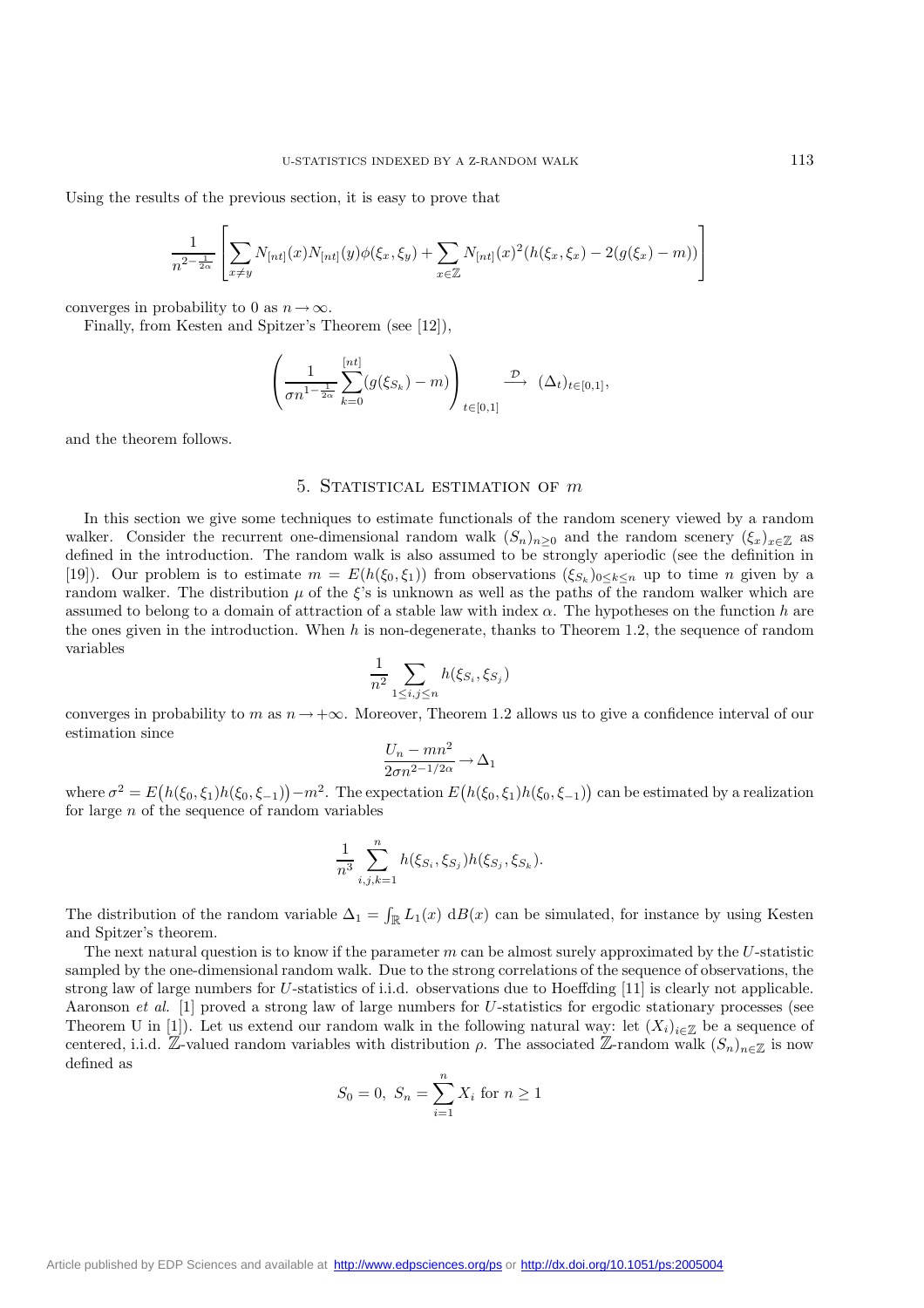and

$$
S_n = -\sum_{i=n+1}^{0} X_i \text{ for } n \le -1.
$$

The sequence  $(S_n)_{n\in\mathbb{Z}}$  is assumed strongly aperiodic. Let us define the transformation

$$
U: \Omega \times \Omega' \to \Omega \times \Omega'
$$

$$
(\omega, \omega') \to (\sigma \omega, T^{\omega_1} \omega')
$$

where  $\sigma$  is the shift operator on the space  $\Omega = \mathbb{Z}^{\mathbb{Z}}$  (the random walk) with the product measure  $\rho^{\infty}$  and T is the shift operator on the space  $\Omega' = \mathbb{R}^{\mathbb{Z}}$  (the random scenery) with the product measure  $\mu^{\infty}$ . The transformation U preserves the measure  $\rho \otimes \mu$  and is a K-automorphism (see Meilijson [16]). For every  $n \in \mathbb{Z}$ , each random variable  $\xi_{S_n}$  can be written as  $f \circ U^n$  where f is the composition of two (measurable) projections, so  $(\xi_{S_n})_{n\in\mathbb{Z}}$  is a stationary and ergodic sequence. We can now apply Aaronson's Theorem U as follows: Assume that the function  $h: \mathbb{R}^2 \to \mathbb{R}$  is measurable, symmetric and bounded by an  $\mu$ -integrable product, *i.e.*  $|h(x_1, x_2)| \le f_1(x_1) \times f_2(x_2)$ for every  $(x_1, x_2) \in \mathbb{R}^2$  for some  $f_1, f_2 \in L^1(\mu)$ .

If any of the following three conditions hold:

- $\mu$  is a discrete law:
- The function h is continuous at  $\mu \otimes \mu$ -almost every point;
- $(\xi_{S_n})_n$  is weakly Bernoulli;

then

$$
\lim_{n \to +\infty} \frac{1}{n(n-1)} \sum_{1 \le i \ne j \le n} h(\xi_{S_i}, \xi_{S_j}) = m.
$$

The weak Bernoullicity of the process  $(X_n, \xi_{S_n}), n \in \mathbb{Z}$  has been studied in great details in a collection of nice papers  $[7-9]$  when the  $\xi$ 's take their values in a finite set. In particular, in [8], a necessary and sufficient condition is given in order to get the weak Bernoullicity of this process. This condition is strongly related to the intersection properties of the random walk. As it is mentioned in Section 8 of [9], the weak (or *not*) Bernoullicity of the second coordinate of  $(X_n, \xi_{S_n}), n \in \mathbb{Z}$  can not be deduced from the fact that  $(X_n, \xi_{S_n}), n \in \mathbb{Z}$  is (or *is not*) weak Bernoulli and to our knowledge, it is still an open problem. One way of proving it would be to find a function h satisfying all the conditions of Theorem U from [1] but for which the strong law of large numbers for the U-statistics indexed by the one dimensional random walk does not hold. Necessarily, this would imply that the sequence  $\xi_{S_n}, n \in \mathbb{Z}$  is not weakly Bernoulli.

#### 6. Conclusion

We have proved a functional limit theorem for U-statistics indexed by a one-dimensional  $\mathbb{Z}$ -random walk and solved the conjecture stated in [6]. We have also introduced statistics of a sequence of random variables indexed by a one-dimensional random walk. More results on limit theorems for U-statistics indexed by a one-dimensional random walk are expected as well as statistical applications. The case of a kernel h of order k with  $k \geq 3$  is presently under investigation.

### **REFERENCES**

- [1] J. Aaronson, R. Burton, H. Dehling, D. Gilat, T. Hill and B. Weiss, Strong laws for *L* and *U*-statistics. *Trans. Amer. Math. Soc.* **348** (1996) 2845–2866.
- [2] P. Billingsley, *Convergence of probability measures*. Wiley Series in Probability and Statistics: Probability and Statistics. John Wiley & Sons Inc., New York, second edition. A Wiley-Interscience Publication (1999).
- [3] E. Bolthausen, A central limit theorem for two-dimensional random walks in random sceneries. *Ann. Probab.* **17** (1989) 108–115. [4] E. Boylan, Local times for a class of Markoff processes. *Illinois J. Math.* **8** (1964) 19–39.
- [5] E. Buffet and J.V. Pul´e, A model of continuous polymers with random charges. *J. Math. Phys.* **38** (1997) 5143–5152.